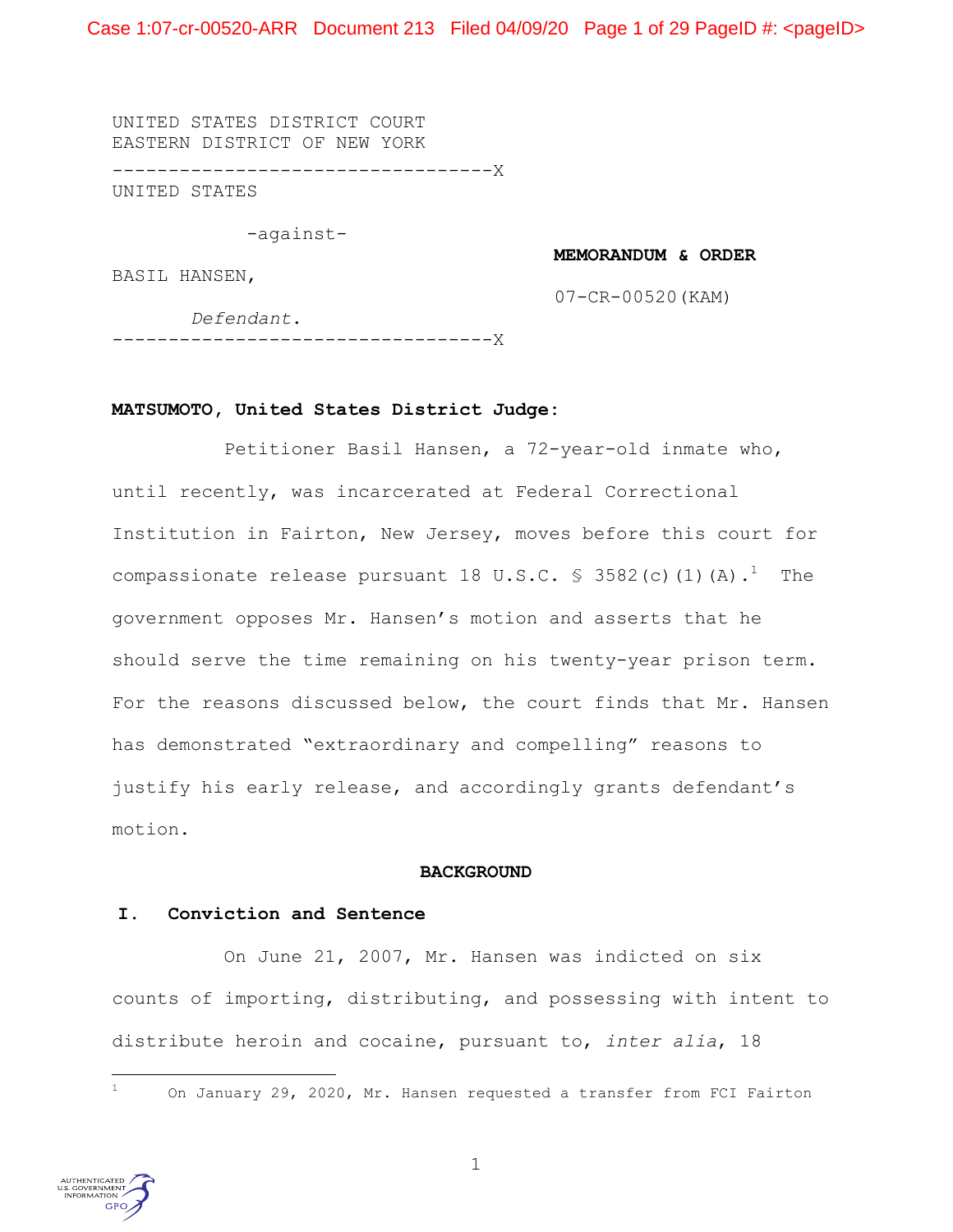U.S.C. §§ 841, 846, 952, 960, and 963. (ECF No. 15.) The charges arose from Mr. Hansen's role in recruiting three individuals to act as drug couriers. Before trial, the government offered Mr. Hansen a plea to the 10-year mandatory minimum, with a Guidelines range of 188-235 months. (ECF 188-4, Sentencing Tr. 21:19-23.) Plea negotiations broke down, however. Two weeks before trial, the government filed a prior felony information against Mr. Hansen pursuant to 21 U.S.C. § 851 ("851 enhancement"), thereby increasing the defendant's mandatory minimum sentence from 10 years to 20 years. (*See* ECF No. 61.) On September 3, 2008, after a two-day jury trial, Mr. Hansen was found guilty on all six counts. (ECF No. 71.)

The 2008 conviction was Mr. Hansen's second major federal conviction. In 1978, at the age of 30, Mr. Hansen was convicted for his role in a heroin-distribution conspiracy. Judge Kevin Duffy sentenced Mr. Hansen to 60 years in custody and 12 years of special post-release parole. (ECF 188-7, Presentence Investigation Report ("PSR") ¶ 3.) Mr. Hansen served 25 years of his sentence and was released in 2002. (*Id.* ¶ 59.) Upon his release in 2002, Mr. Hansen was placed on special post-release parole, which he was still serving at the time of the 2008 conviction.

On April 3, 2009, Judge John Gleeson presided over Mr. Hansen's sentencing for his 2008 conviction. (*See* ECF No. 104.)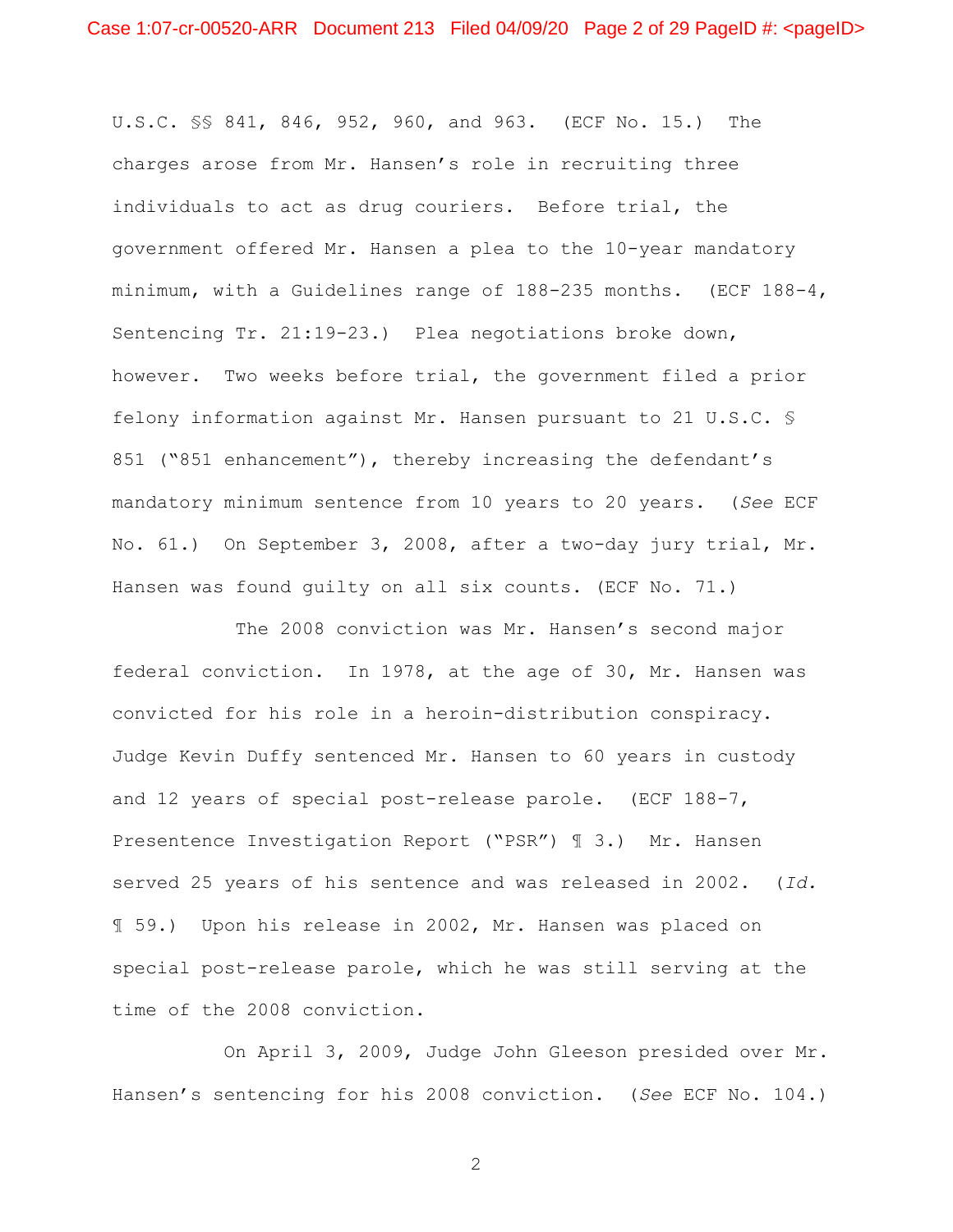Operating from the Guidelines' recommended base level of 34, the court applied a 3-level role enhancement owing to Mr. Hansen's managerial or supervisory role in the conspiracy, and a 2-level enhancement for obstruction of justice because Mr. Hansen was alleged to have told one of the witnesses to "shut up." (Sentencing Tr. 8:13-11:10; 13:9-23; 14:3-14.) Mr. Hansen's counsel contended that, in light of defendant's age and poor health, the notion of imposing a 20-year sentence was "mind boggling." (*Id.* 15.) Counsel further noted that Mr. Hansen had suffered two heart attacks prior to his arrest, and while incarcerated had been diagnosed with prostate cancer and suffered an aneurysm. (*Id.*) The government urged Judge Gleeson that no downward departure was warranted and that a 30-year guidelines sentence was reasonable. (*Id.* 19:17-18.)

Before announcing the sentence, Judge Gleeson reflected that "excessive harshness and severity and injustices come in really small doses . . . obviously I think this is one of them." (Sentencing Tr. 20:7-10.) Judge Gleeson implied that the government's filing of a prior felony information, which triggered a mandatory minimum term of 20 years, and its advocacy at sentencing of a 30-year Guidelines range, were effectively punishment for Mr. Hansen's exercise of his right to a trial. (*Id.* 21-22.) In Judge Gleeson's view, "given the defendant's age and his physical condition," a 20-year prison term was "too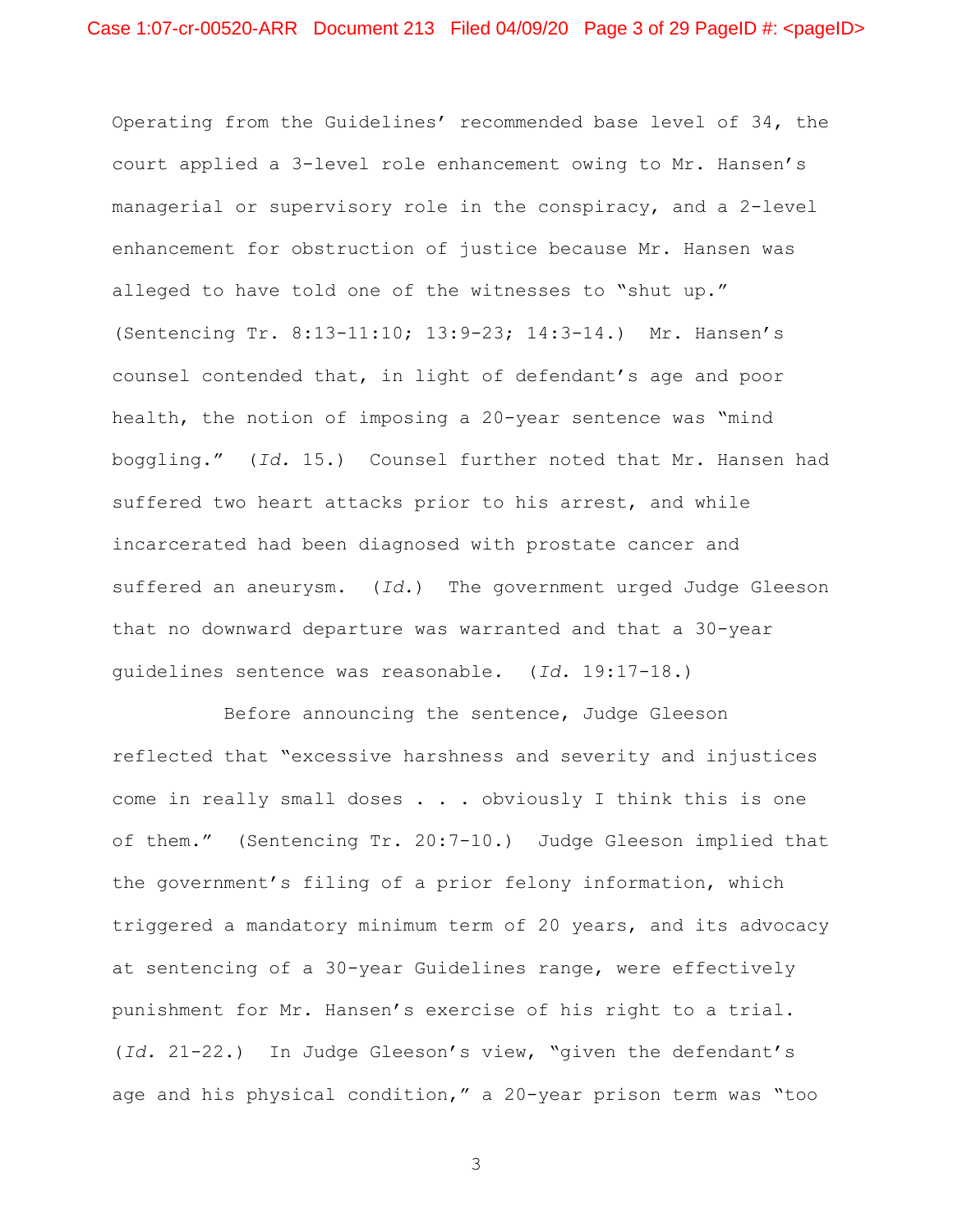harsh," and he "would have sentenced below it," but lacked any discretion to do so. (*Id.* 23:20-24.) The court then proceeded to impose the mandatory minimum 20-year sentence for Mr. Hansen. $^2$ 

In 2016, as postscript to Mr. Hansen's sentencing, Judge Gleeson, no longer serving on the bench, submitted a clemency letter on Mr. Hansen's behalf to the Acting Pardon Attorney. (ECF No. 188-6, Clemency Ltr.) Judge Gleeson reiterated his belief that Mr. Hansen's sentencing was "unjustly long," and that Mr. Hansen had been improperly subjected to an "851 enhancement." (*Id.*) "Specifically, the government did not exercise its discretionary right to double Hansen's 10-year mandatory minimum until Hansen had the temerity to exercise his right to a jury trial. Only then did the prosecutor file the prior felony information in the case." (*Id.*) Judge Gleeson asked the President to commute Mr. Hansen's sentence in light of his "age, his medical condition, and basic principles of fairness . . . ." (*Id.*) The parties have not apprised the court of the outcome of the clemency petition, but the court assumes Mr. Hansen's petition was denied, given the instant motion.

i

<sup>2</sup> Counsel advises the court that Mr. Hansen's full-term release date is January 30, 2028, but with good time credit, his release is scheduled for 2025.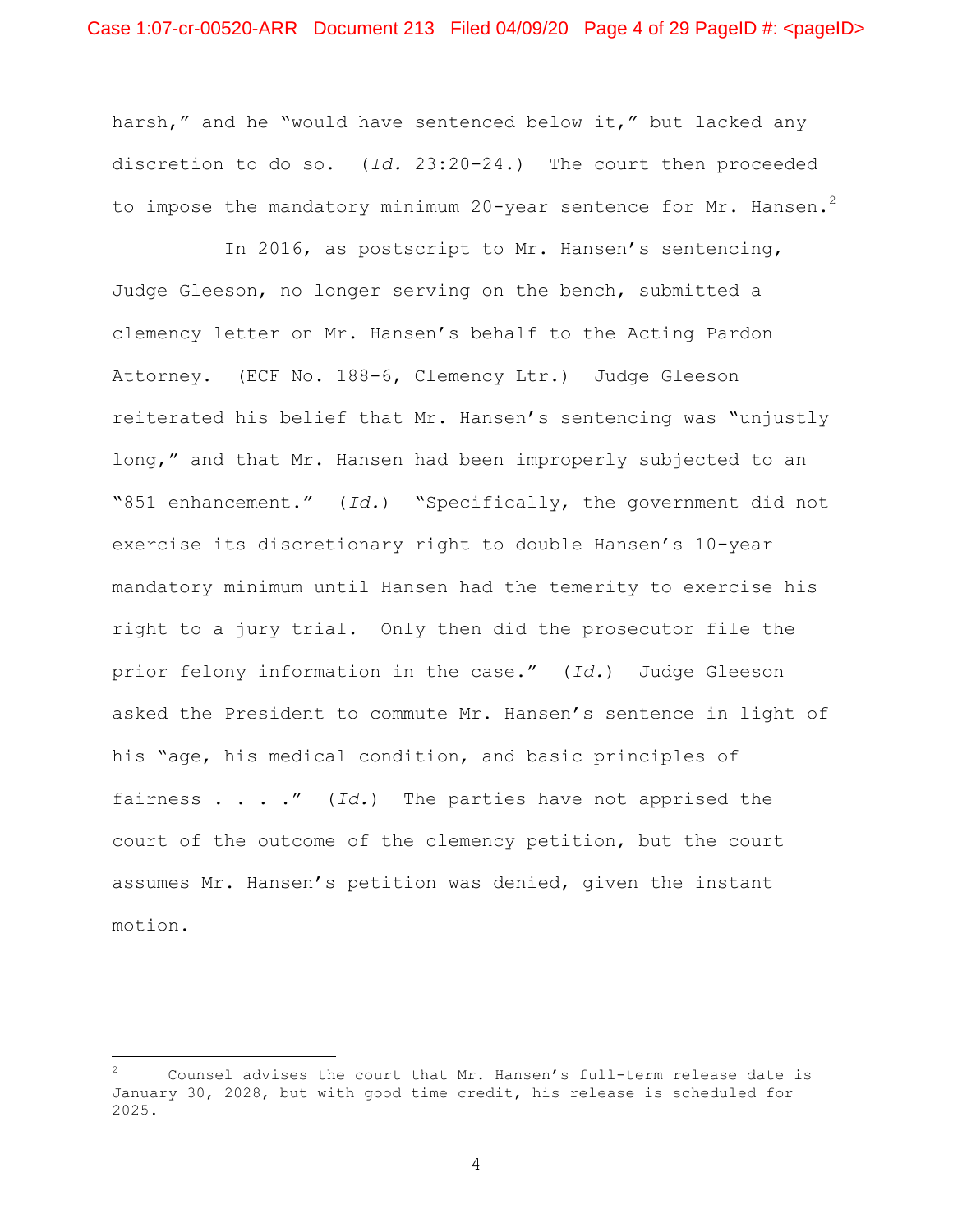## **II. Procedural History**

On January 29, 2019, Mr. Hansen requested that the Bureau of Prisons ("BOP") make a motion for compassionate release on his behalf. (ECF No. 176, First Mot. 4.) On March 11, 2019, after waiting over 30 days without a BOP response, Mr. Hansen filed his first *pro se* motion for compassionate release. (*Id.* 6.) In his original motion, Mr. Hansen described a litany of medical conditions that afflicted him, including "testicular pain, continuous chest pains and frequent dizziness," as well as "loss of eyesight due to glaucoma and diabetes," and "the effects of dementia due to his age." (*Id.* 4.) Mr. Hansen also noted that he had previously suffered from prostate cancer but was now in remission.

On March 29, 2019, the BOP denied defendant's request. (ECF No. 177-5, BOP Resp.) The BOP explained its denial, which followed a review of Mr. Hansen's medical records, as follows:

> You are not terminally ill. You do [not] have an incurable, progressive illness. You are not completely disabled and unable to perform activities of daily living and are not totally confined to a bed or chair. You are not only capable of limited self-care and are not confined to a bed or chair more than 50% of waking hours. You are not experiencing physical or mental health that substantially diminishes your ability to function in a correctional facility. The BOP can provide conventional treatment that can [substantially] improve your mental or physical condition.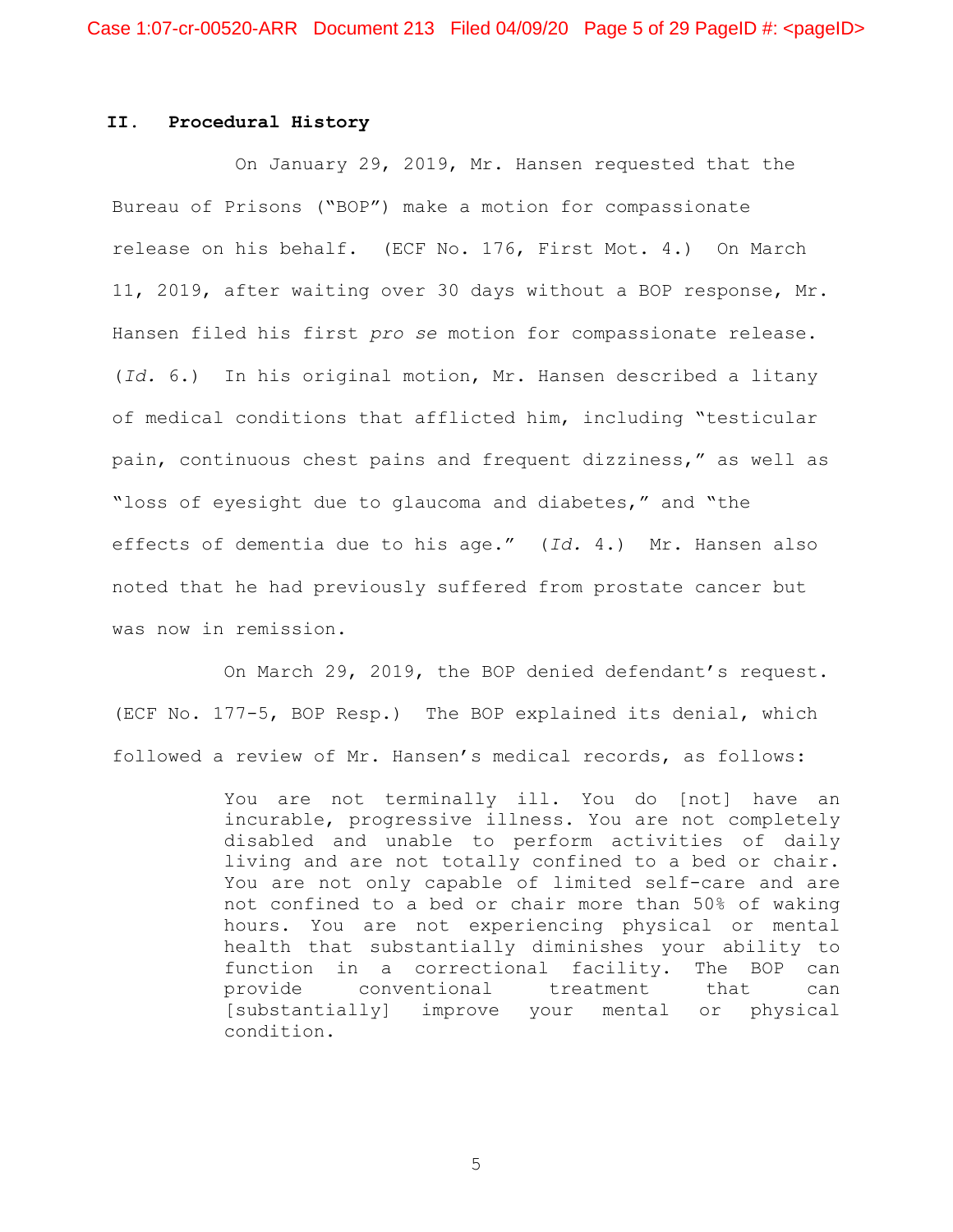(*Id.* 2.) The defendant received the BOP's denial on April 10, 2019 (*id.*), and then submitted his second *pro se* motion for compassionate release, which was filed on the court's electronic docket on May 6, 2019. (ECF No. 177, Second Mot.) The second *pro se* motion largely reiterated the medical arguments raised in the first motion and did not directly address the BOP's decision to deny Mr. Hansen's initial request for compassionate release. (*See generally id.*) On May 30, 2019, the government filed a response to Mr. Hansen's motions. (ECF No. 180, Gov't First Opp.) On June 21, 2019, Mr. Hansen, still acting *pro se*, filed his reply. (ECF No. 182, Def. First Reply.)

On June 27, 2019, Justine Harris, Esq., filed a letter with the court advising that Mr. Hansen wished to have Ms. Harris and her firm, Sher Tremonte LLP, represent him in connection with his compassionate release application. (ECF No. 183.) After her appointment as defendant's counsel, Ms. Harris filed a 13-page "supplement" to the prior, *pro se* compassionate release applications on September 30, 2019. (ECF No. 188, Def. First Supp.) The First Supplement consolidated Mr. Hansen's arguments, marshaled his medical evidence into a coherent framework, and clarified the bases for his compassionate release application. Specifically, the First Supplement made clear that Mr. Hansen sought compassionate release based on his age and deteriorating health, but not due to any terminal illness, as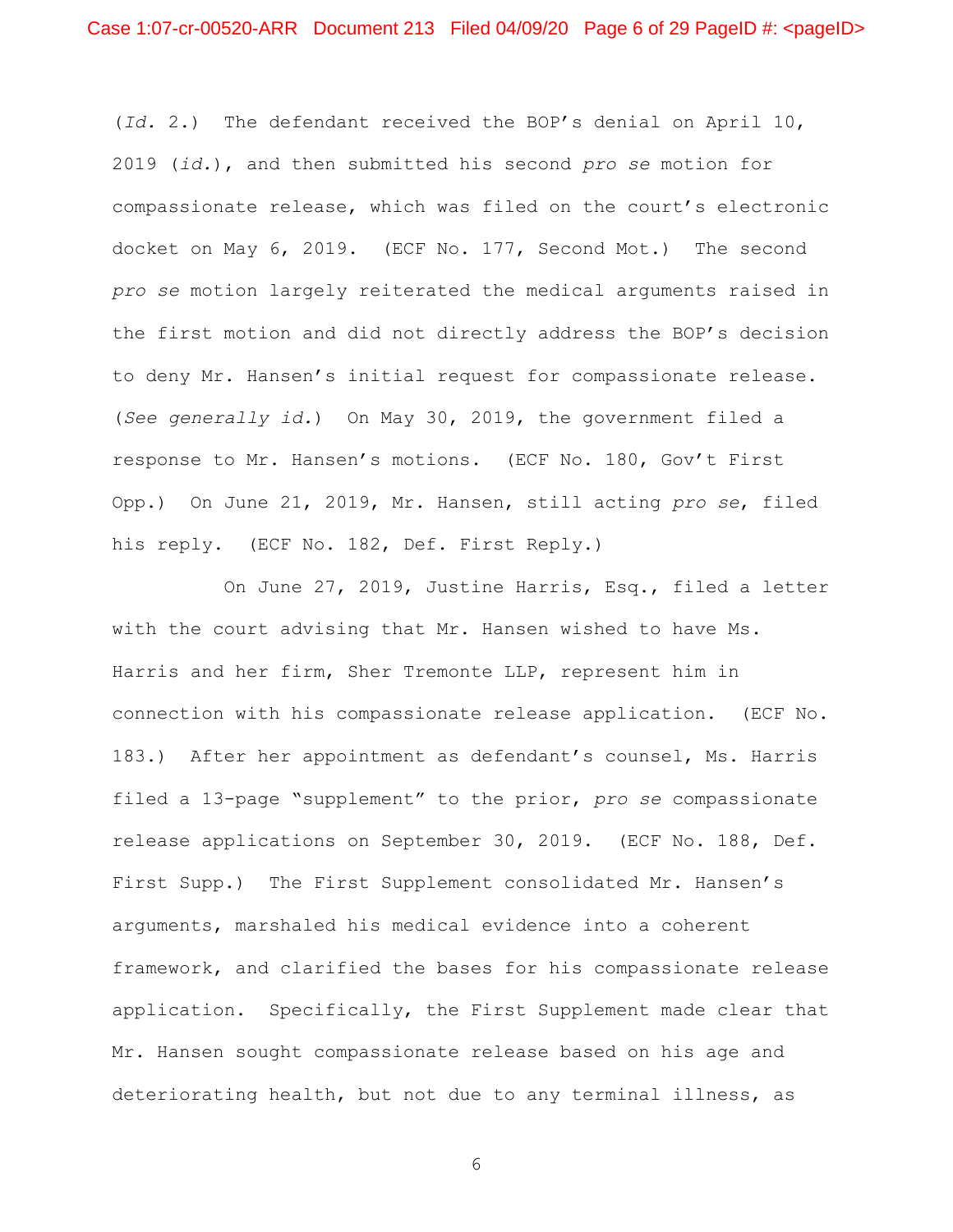the BOP's March 2019 denial apparently presumed. The government responded to the First Supplement on October 30, 2019, maintaining its objections to Mr. Hansen's compassionate release motion. (ECF No. 191, Gov't Second Opp.) Mr. Hansen filed a reply on November 13, 2019 (ECF No. 192), which was subsequently corrected on November 15, 2019, to address certain errors in the prior submission. (ECF No. 194, Def. Second Reply.)

Mr. Hansen filed another supplement to his motion on November 26, 2019. (ECF No. 195, Def. Second Supp.) The Second Supplement appended further medical records, including Mr. Hansen's report to doctors that he had recently observed significant quantities of blood in his urine, a condition known as hematuria, and lapses in his memory. The Second Supplement also advised that, to ensure there was no disagreement over whether Mr. Hansen had exhausted his administrative remedies, as required under 18 U.S.C. § 3582(c)(1)(A), counsel had filed a new petition with Warden Young at FCI Fairton on October 7, 2019, and sent the new medical records and supporting documents to the Warden's attention on November 26, 2019. (*Id.* 3.)

On January 29, 2020, defendant filed a letter requesting a judicial recommendation that Mr. Hansen be transferred to a medical facility. (ECF No. 196.) After the court ordered BOP to respond to Mr. Hansen's request, the government informed the Court that BOP was in the process of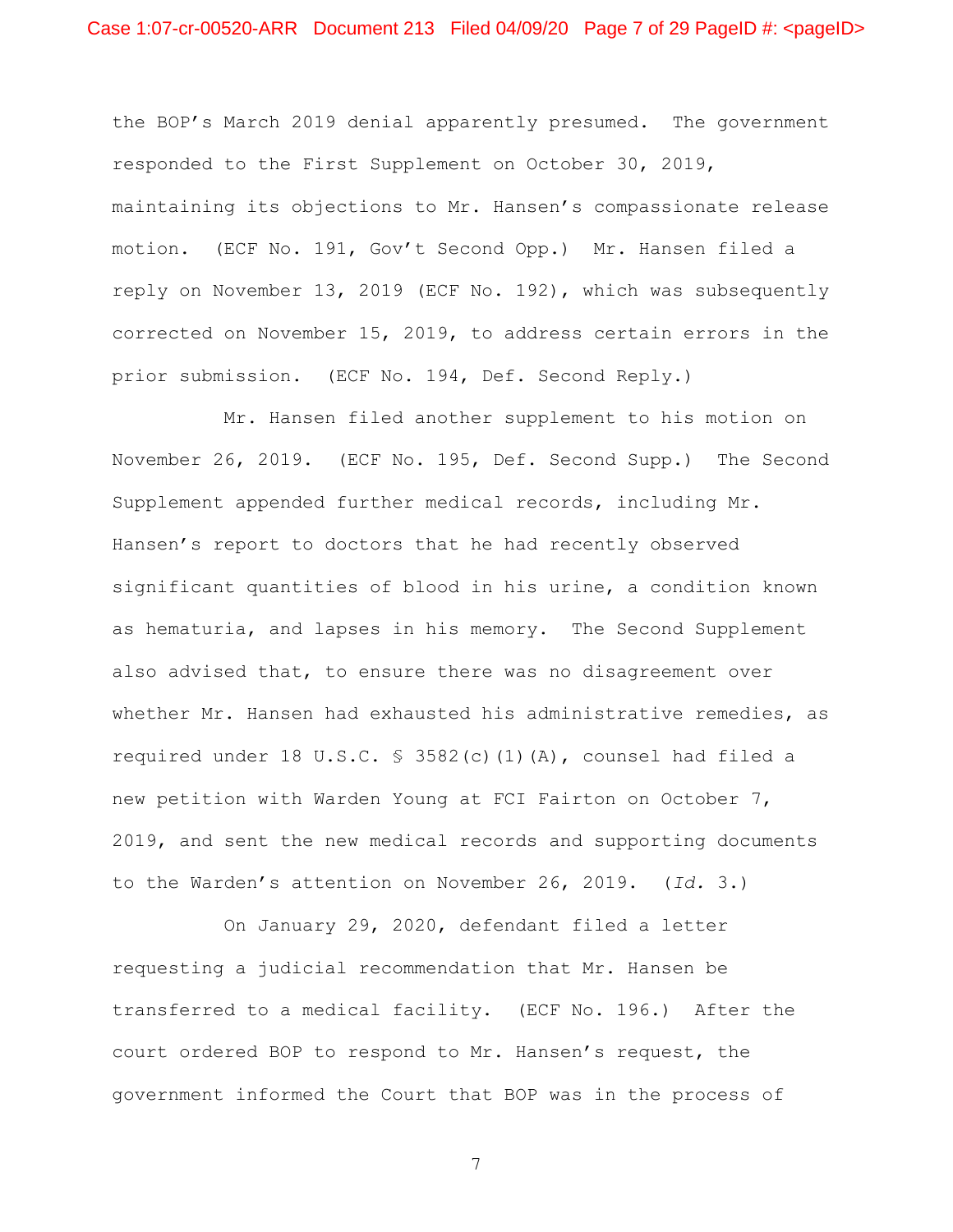transferring the defendant to a medical facility. (ECF No. 198.) Mr. Hansen has since been transferred to FDC Philadelphia, and transfer to a medical facility is apparently in progress. (ECF No. 212.) The government also noted that the Warden of FCI Fairton, defendant's then-current facility, was re-evaluating his compassionate release request. (ECF No. 198.) According to the government, the Warden's reassessment could take "several months" due to the volume of medical and personal records at issue, and the multiple levels of review required. (*Id.*)

On March 17, 2020, Mr. Hansen's counsel filed a third supplemental letter requesting release. (ECF No. 200, Def. Third Supp.) The following day, on March 18, 2020, defense counsel filed a fourth supplemental letter requesting relief (ECF No. 202), and on March 19, 2020, filed a corrected version of the fourth supplemental letter. (ECF No. 203, Def. Fourth Supp.) Both supplemental letters reiterate Mr. Hansen's arguments from prior filings and additionally argue that the COVID-19 pandemic itself justifies defendant's release because his frail health renders him especially vulnerable to the virus. On March 19, 2020, the government filed a further opposition responding to Mr. Hansen's third and fourth supplemental letters, rejecting the argument that the COVID-19 pandemic justifies a reduction of Mr. Hansen's sentence. (ECF No. 204,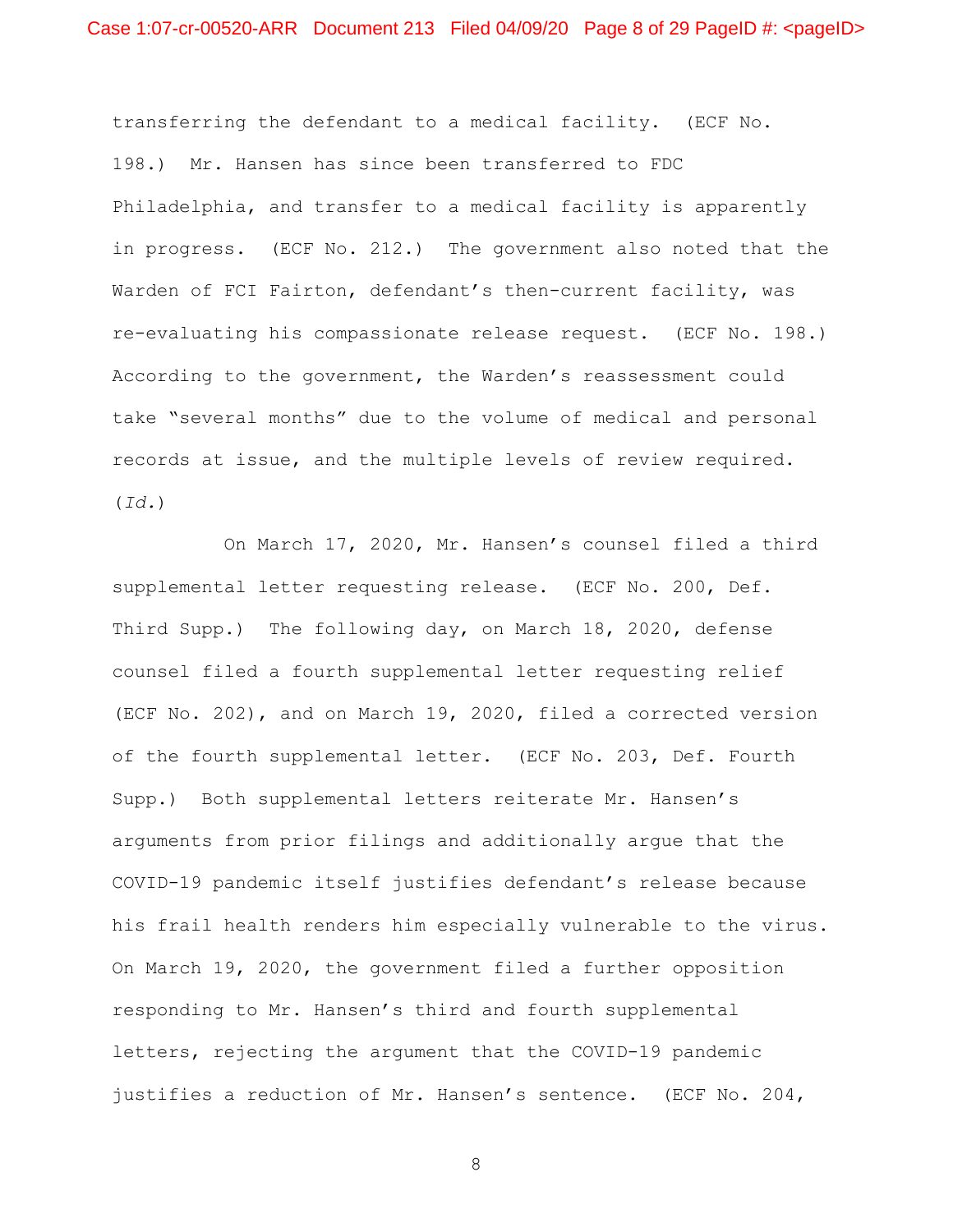Gov't Third Opp.) The government's opposition drew further response from Mr. Hansen's counsel on March 20, 2020 (ECF No. 206, Def. Third Reply), and a further government response thereto. (ECF No. 207, Gov't Sur-Reply.) Mr. Hansen has since filed further supplemental materials, including a March 27, 2020 letter attaching an affidavit by a medical professional describing the nature of the threat to federal inmates posed by COVID-19. (ECF No. 209, Def. Fifth Supp.) There is no evidence in the record, however, that any inmates or personnel at Mr. Hansen's current facility have been diagnosed with the COVID-19 virus.

## **III. Medical Condition**

Mr. Hansen's medical records document a laundry list of health afflictions. Though Mr. Hansen's health issues predate his current sentence, he contends that they have worsened during his time in custody. In 2007, prior to his arrest, Mr. Hansen had two "myocardial infarctions," *i.e.* heart attacks. (ECF No. 188-1, Hansen BOP Medical Records ("Med. Recs.") 39; Sentencing Tr. 15:14-16.) In 2009, between his trial and sentencing, Mr. Hansen was diagnosed with prostate cancer, (Med. Recs. 6-8), which came on the heels of diagnoses for hyperlipidemia and tuberculosis. (*Id.* 1.) As Mr. Hansen commenced a course of radiation therapy and Lupron injections to treat his cancer, doctors found an aortic abdominal aneurysm, a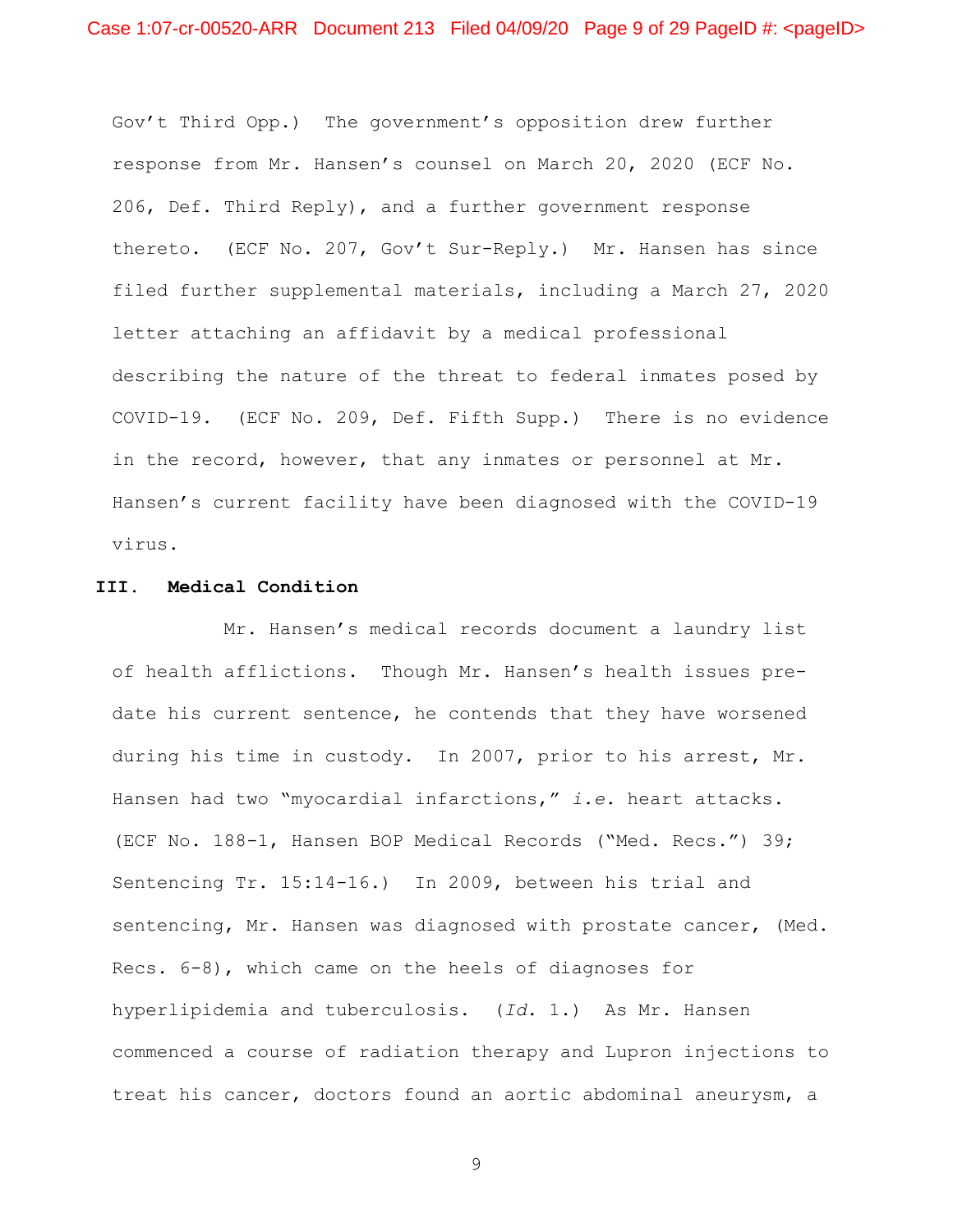serious condition that can result in life-threatening internal bleeding. (*Id.* 4; Def. First Supp. 4.)

Though Mr. Hansen's prostate cancer was successfully treated, his health continued to deteriorate with each passing year. In 2010, Mr. Hansen complained to prison doctors that he had difficulty swallowing, had blood in his stool, and was suffering high levels of chest pain. (Med. Recs. 12-13.) At that point in time, Mr. Hansen was taking twelve different medications for a variety of ailments, including heart disease, hypertension, hyperlipidemia, tuberculosis, constipation, chronic periodontitis, a plantar wart, blood in his stool, and anomalies of the adrenal gland. (*Id.* 14.) In 2011, Mr. Hansen began to report vision troubles, such as his vision "go[ing] black," or seeing spots. (*Id.* 18.) In 2015, Mr. Hansen was diagnosed with glaucoma. (*Id.* 54.) In 2016, Mr. Hansen reported to doctors that he ceased taking his glaucoma medication because it caused a "burning sensation," and that he had trouble administering his glaucoma eye drops, either because they would "miss" his eye, or because he just forgot to take them. (*Id.* 32, 37.)

In 2012, Mr. Hansen was diagnosed with a leg abscess and lower left extremity cellulitis. (*Id.* 20.) His ankle became so swollen that he could not continue to work in the kitchen, and he was prescribed "soft shoes" because his foot no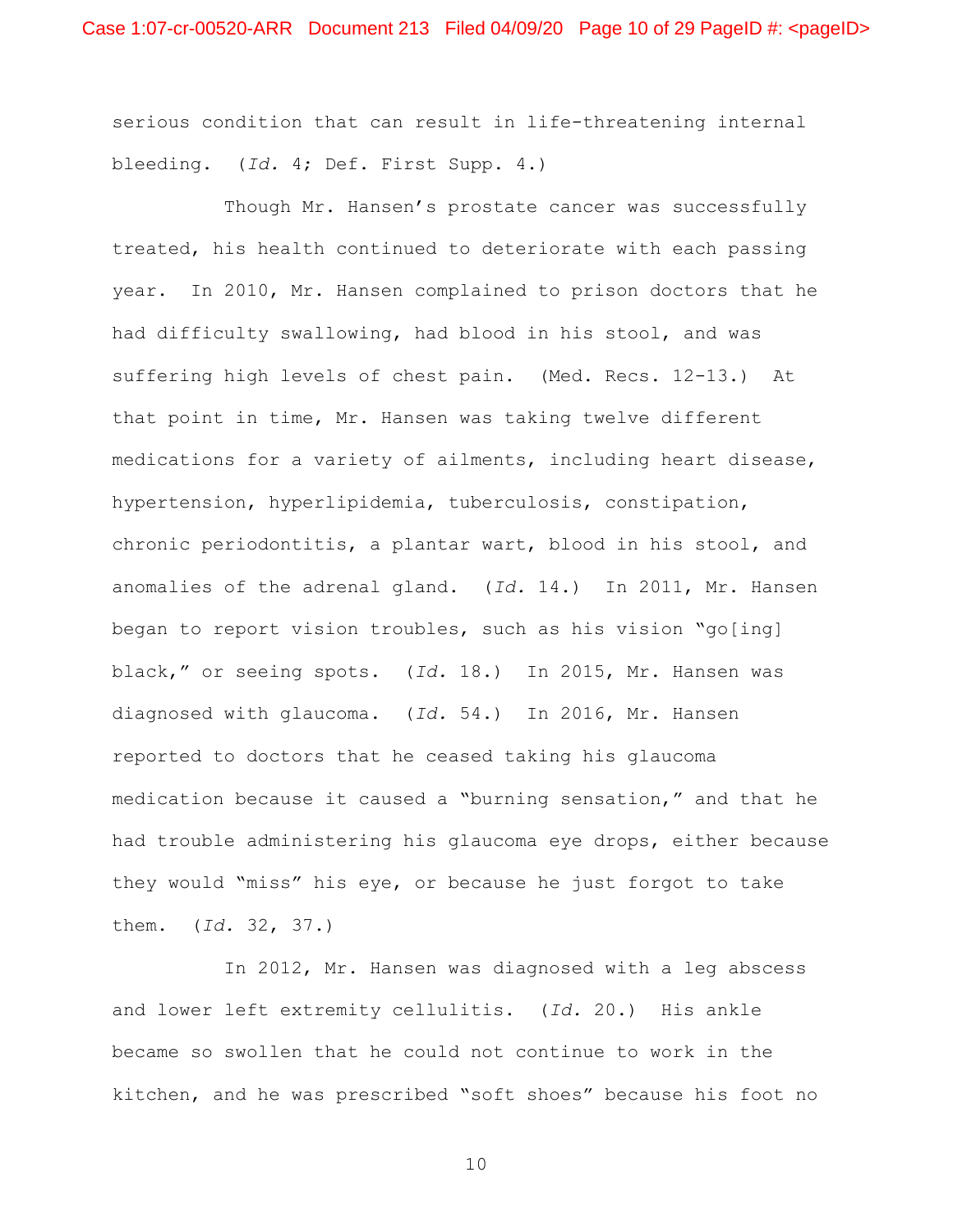longer fit into the standard issue footwear. (*Id.* 21; Def. First Supp. 4.) Mr. Hansen has also been persistently troubled by lightheadedness (*see* Med. Recs. 16), and, as of 2018, he continued to complain of dizzy spells occurring several times per week. (Med. Recs. 47.) In January 2019, Mr. Hansen described the dizziness as extreme and causing him to lose his balance. (*Id.* 48.) Mr. Hansen also advises that he has Type II diabetes, with symptoms such as frequent urination, increased thirst, fatigue, and blurred vision. (Def. First Supp. 5; *see also* Med. Recs. 4, 16, 28, 39.) Mr. Hansen's current list of medication includes treatment for diabetes, high cholesterol, glaucoma, high blood pressure, stroke prevention, and chest pain. (ECF No. 188-2.)

Mr. Hansen states that he has recently experienced problems with his memory. (Def. First Supp. 5.) In 2016, he told doctors that he took his medications regularly, but, when doctors asked, he could not recall the name, color, or ingestion methods for those medications. (Med. Recs. 36.) In 2018, Mr. Hansen brought his medications to the doctor, and again sought instructions on how to administer the medications. (*Id.* 41.) In 2019, doctors noted that Mr. Hansen required handwritten notes and the assistance of his cellmate in order to take his medications as directed. (*Id.* 50.)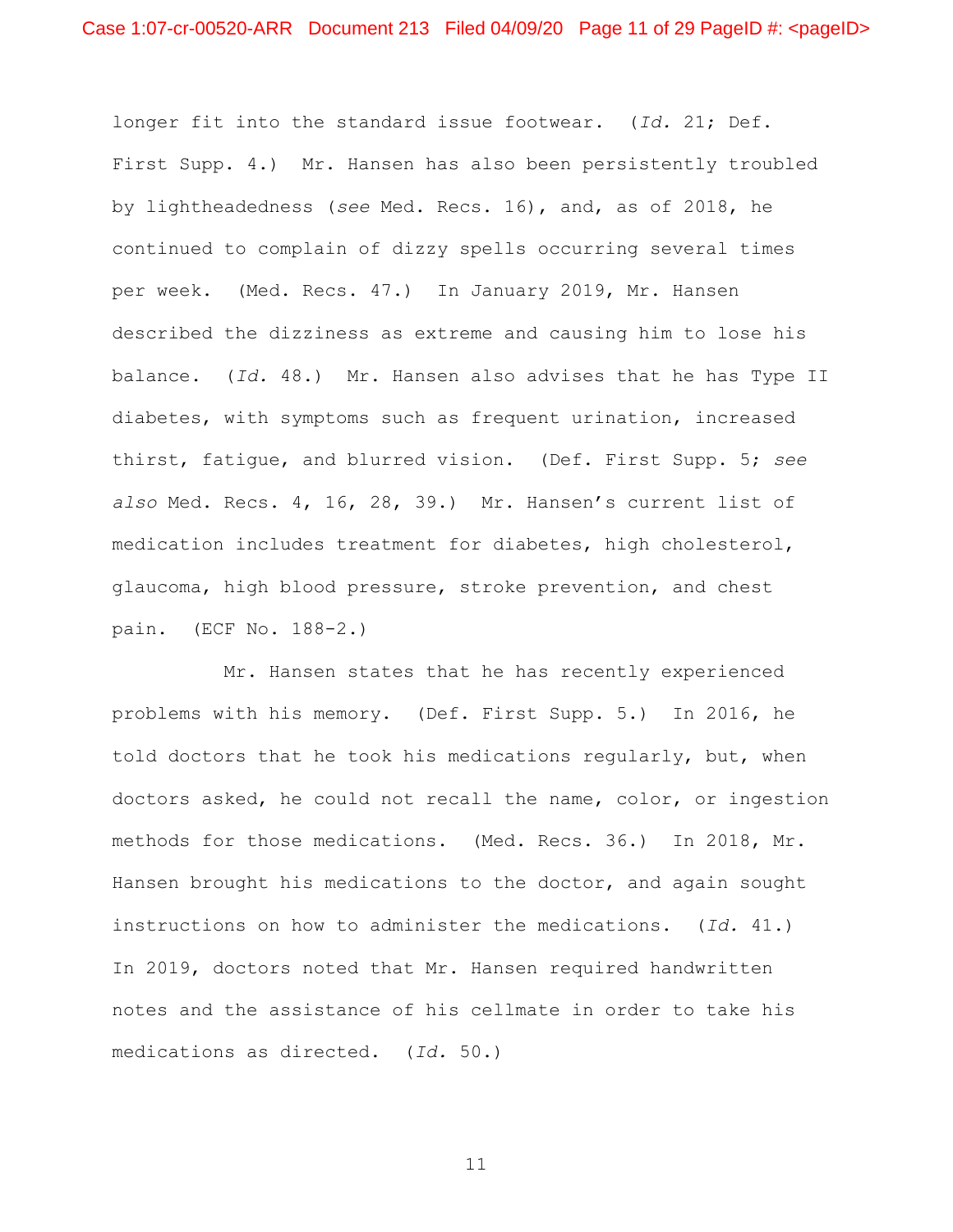In addition to medical records, which are replete with instances of Mr. Hansen's inability to remember his doctors' instructions, non-medical witnesses corroborate accounts of Mr. Hansen's declining memory. For example, Mr. Hansen's daughter, Brazil Hammond, recalls recent conversations with Mr. Hansen in which he insists that she is his wife, not his daughter. (ECF No. 194-1.) Mr. Hansen's Correctional Counselor, Mr. C. Walker, observed that Mr. Hansen "has recently needed more assistance with some everyday tasks and reminders to complete things that he never struggled with before." (ECF 195-2.) Though Counselor Walker does not appear to have medical qualifications, he has noticed, based on day-to-day observations, "a decline in [Mr. Hansen's] memory and completion of everyday tasks." (*Id.*)

On October 7, 2019, Mr. Hansen presented with "sudden onset hematuria." (ECF 195-1, Additional Medical Records ("Add'l Med. Recs.") 19.) Mr. Hansen noticed "'chunks' of blood in his urine," which he described as "bright red and 'like syrup." (*Id.*) The prison doctor attending to Mr. Hansen requested an additional evaluation to assess whether Mr. Hansen had bladder cancer or whether his prostate cancer had returned. (*Id.* 20.) On October 8, 2019, Mr. Hansen returned to BOP's Health Services describing persistently high levels of blood in his urine. (*Id.* 27.) Mr. Hansen also reported that he had been feeling lightheaded and dizzy since waking up that morning.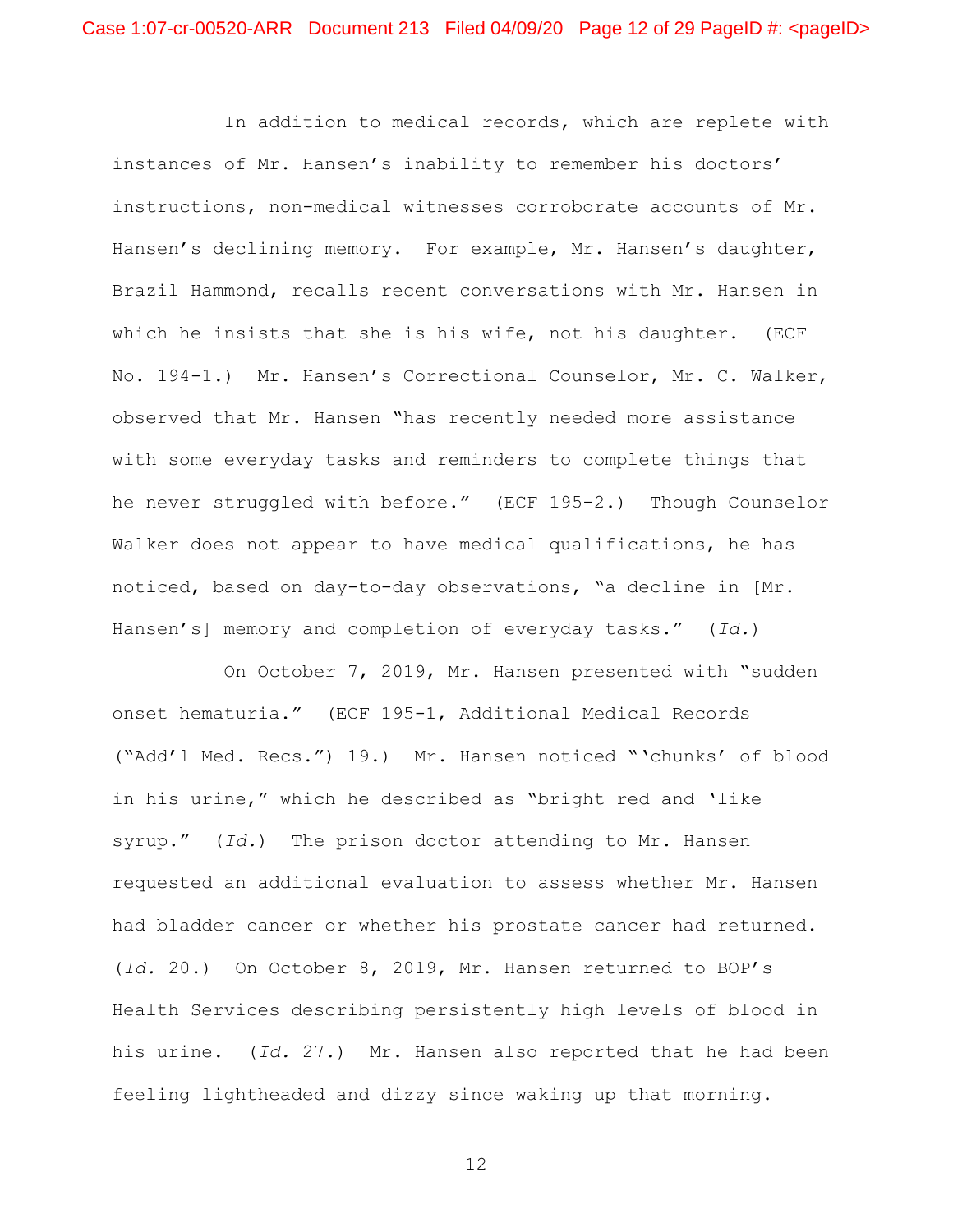(*Id.*) That day, he undertook a CT scan, which showed that he had a small adrenal nodule. (*Id.* 43.) His urinalysis also continued to show blood in his urine. (*Id.*) The doctor instructed Mr. Hansen to follow up in 6-12 months regarding the adrenal nodule, and in 2-3 days regarding his hematuria. (*Id.*)

Mr. Hansen's medical records also reveal "High" levels of Prostate-Specific Antigen (PSA)—a possible indicator of prostate cancer, and an October 31, 2019 review of his lab results by BOP's Health Services indicate that Mr. Hansen's PSA has "doubled within the past nine months." (*Id.* 68, 72.) Despite this red flag, and Mr. Hansen's prior medical history of prostate cancer, Mr. Hansen has not provided the court with a formal diagnosis of prostate cancer.

# **DISCUSSION**

## **I. Applicable Law**

Section 3582(c)(1)(A) of Title 18 provides, in relevant part, that the court "may reduce the term of imprisonment after considering the factors set forth in § 3553(a) to the extent they are applicable, if it finds that extraordinary and compelling reasons warrant such a reduction . . . and that such a reduction is consistent with applicable policy statements issued by the Sentencing Commission." 18 U.S.C. § 3582(C)(1)(A). In 2018, Congress passed The First Step Act ("FSA"). *See* First Step Act of 2018, Pub. L. No. 115-391,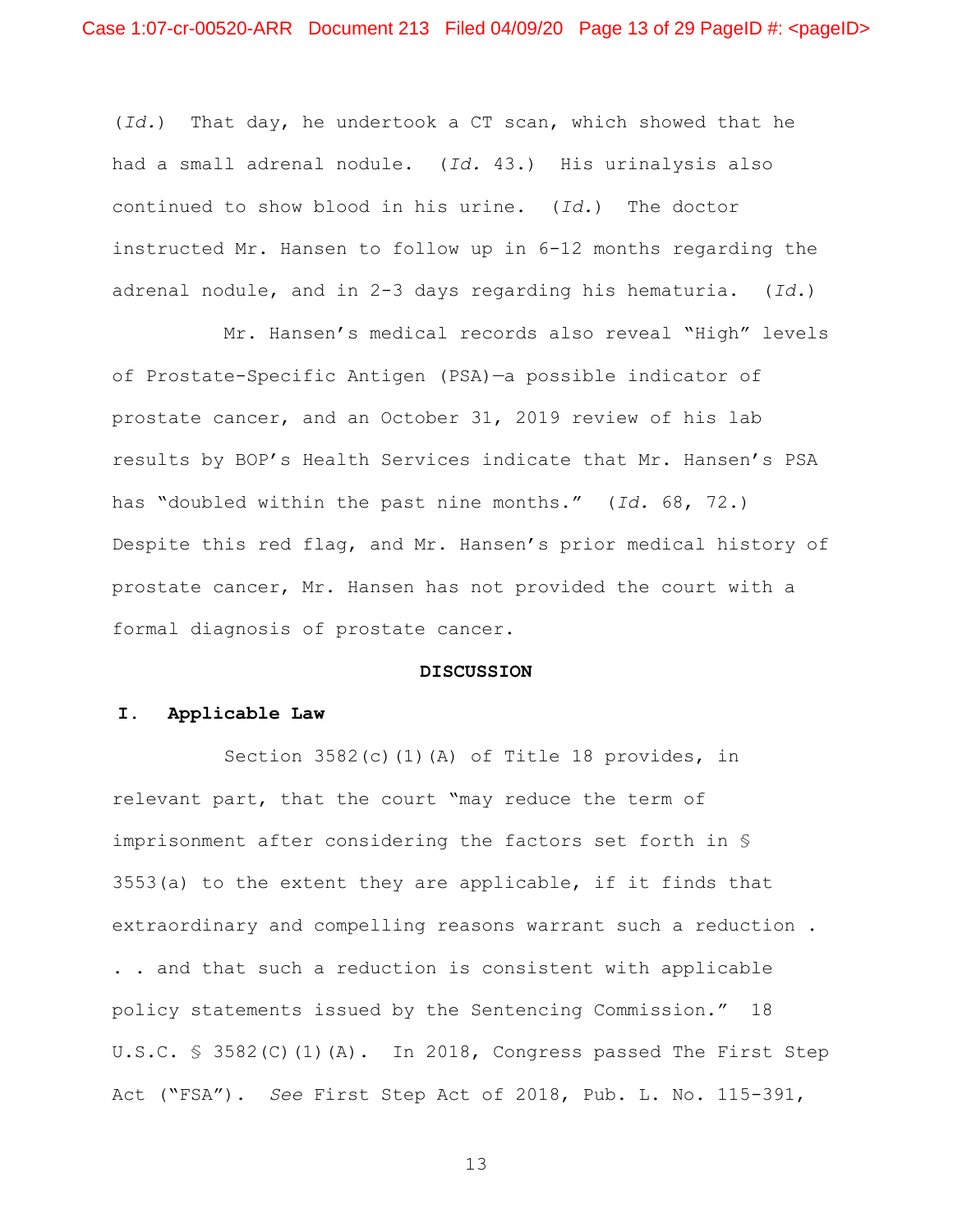132 Stat. 5194. Among other things, the legislation provides a mechanism for inmates themselves to file a motion for compassionate release even when the BOP has denied the petition or refused to act on it.

As a result of the FSA, 18 U.S.C. § 3582(c)(1)(A) now allows a sentencing court to reduce a term of imprisonment "upon motion of the defendant" so long as the inmate has exhausted administrative remedies. *Id.* The relevant statutory language provides:

> [T]he court, upon motion of the Director of the Bureau of Prisons, or upon motion of the defendant after the defendant has fully exhausted all administrative rights to appeal a failure of the Bureau of Prisons to bring a motion on the defendant's behalf or the lapse of 30 days from the receipt of such a request by the warden of the defendant's facility, whichever is earlier, may reduce the term of imprisonment (and may impose a term of probation or supervised release with or without conditions that does not exceed the unserved portion of the original term of imprisonment), after considering the factors set forth in section 3553(a) to the extent that they are applicable, if it finds that—(i) extraordinary and compelling reasons warrant such a reduction.

18 U.S.C. § 3582(c)(1)(A).

In 28 U.S.C. § 994(t), Congress delegated to the Sentencing Commission the authority to "describe what should be considered extraordinary and compelling reasons for sentence reduction, including the criteria to be applied and a list of specific examples." Application Note 1 to section 1B1.13 of the United States Sentencing Guidelines ("USSG") outlines the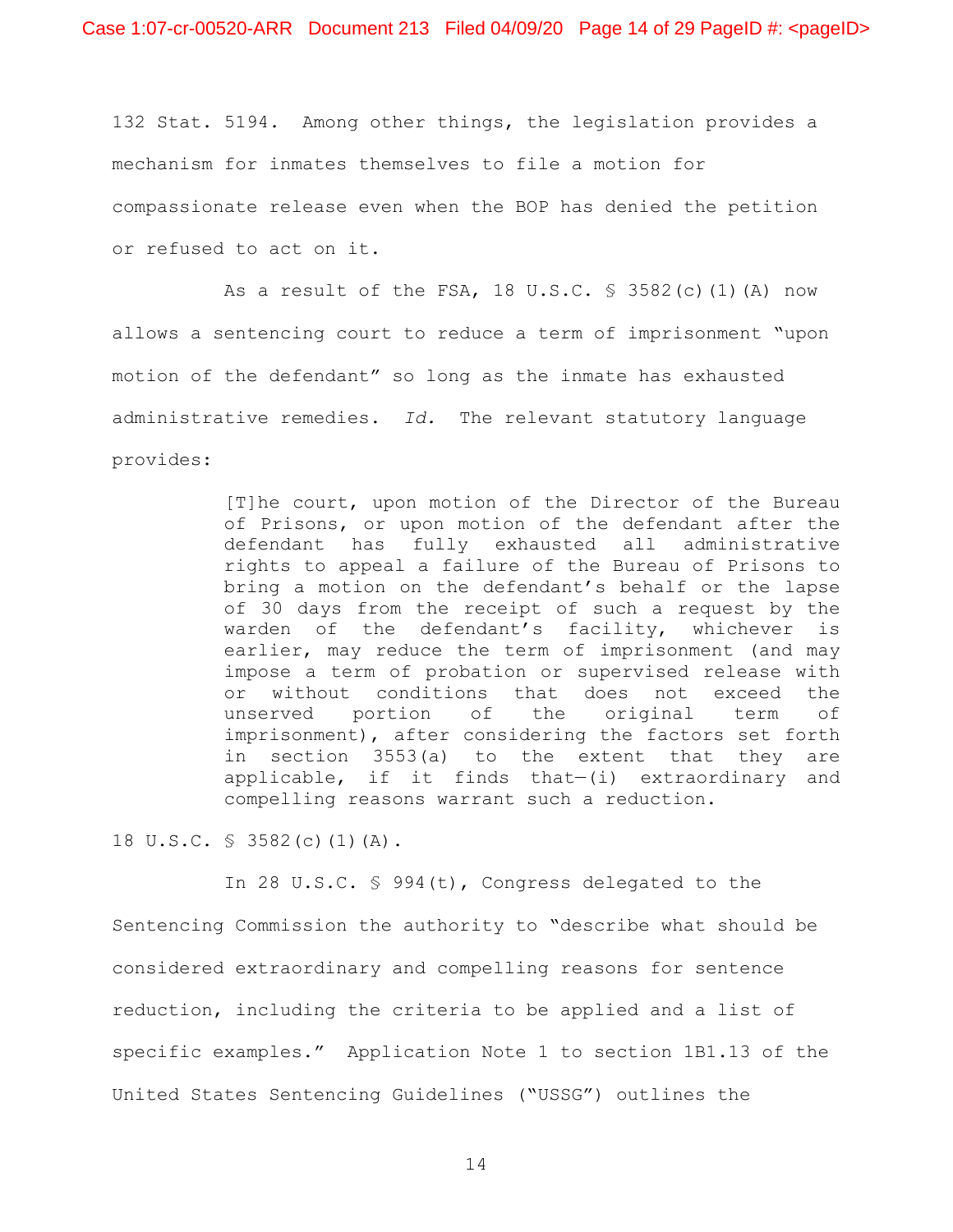various criteria that constitute "extraordinary and compelling reasons" under 18 U.S.C. § 3582(c)(1)(A). *See* USSG § 1B1.13, Application Note 1. As pertinent here, extraordinary and compelling reasons exist if a defendant "(i) is at least 65 years old; (ii) is experiencing a serious deterioration in physical or mental health because of the aging process; and (iii) has served at least 10 years or 75 percent of his or her term of imprisonment, whichever is less." *Id.*, Application Note 1(B).

In addition, Application Note 1(D) provides that "extraordinary and compelling reasons" include any "other reasons" defined by the Bureau of Prison's Program Statement 5050.49(4) ("BOP Statement"). BOP Statement § 5050.49(4)(c) expands the definition of "extraordinary and compelling reasons" to cover age even where the inmate has no medical condition. Specifically, section 5050.49(4)(c) states, in relevant part: "The criteria for a [reduction in sentence] request may include the following . . . Inmates age 65 or older who have served the greater of 10 years or 75% of the term of imprisonment to which the inmate was sentenced."<sup>3</sup>

i

<sup>3</sup> BOP Statement 5050.49(4)(c) further notes that inmates who were age 60 or older at the time of their sentencing ordinarily should not be considered for early release "if their current conviction is listed in the Categorization of Offenses Program Statement." Mr. Hansen was over 60 years old when he was sentenced, but the Categorization of Offenses Program Statement, BOP Statement 5062.04, generally relates to crimes of violence. It does not appear that Mr. Hansen's conviction would fall within the ambit of the offenses listed in BOP Statement 5062.04. (*See* Sentencing Tr. 23:12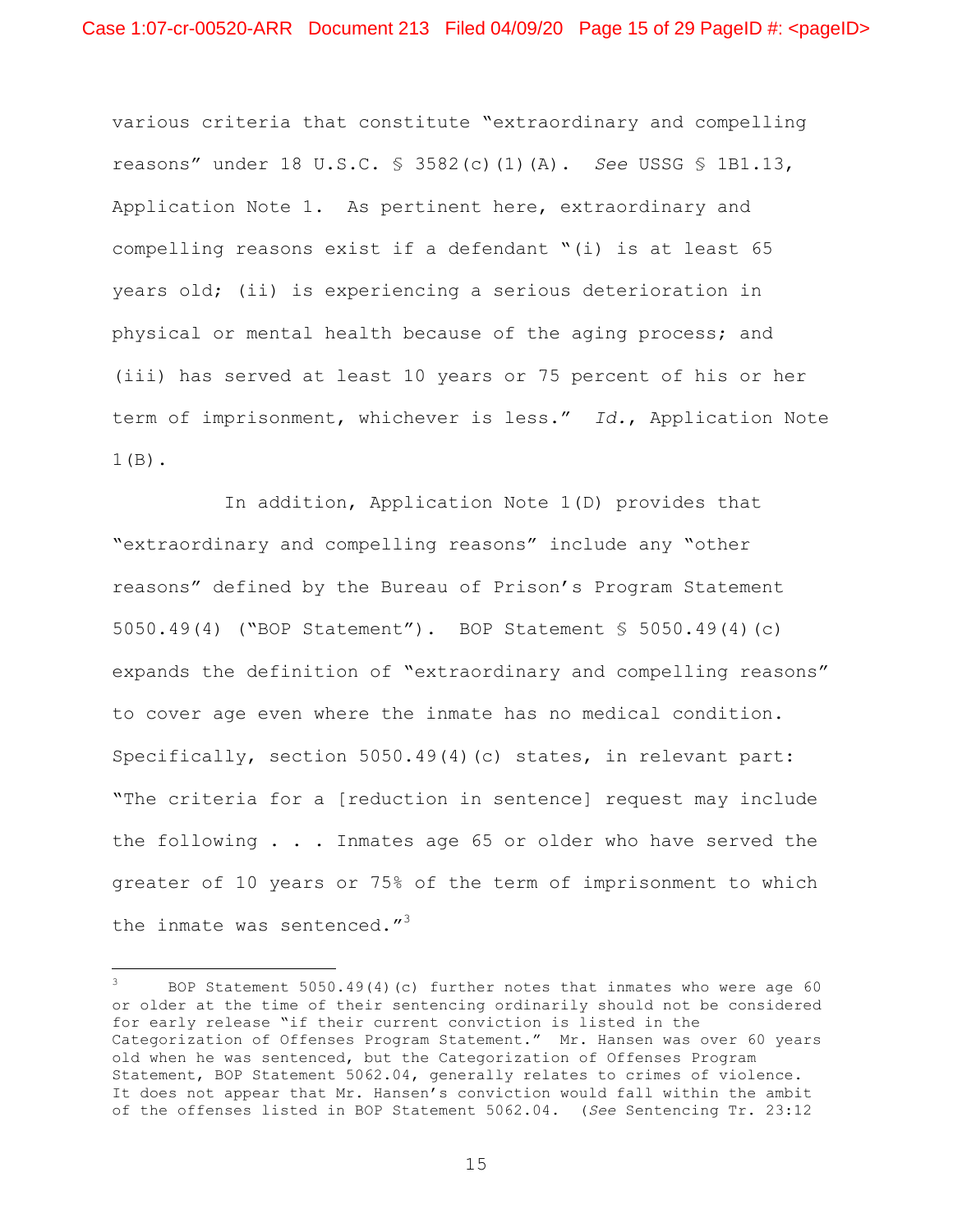The Sentencing Commission also directs a court to consider whether the defendant is a danger to the safety of any other person or to the community, as defined in the Bail Reform Act, 18 U.S.C. § 3142(g). *See* USSG § 1B1.13(2). In making this determination, the court must consider the following factors: (1) the nature and circumstances of the offense; (2) the weight of the evidence against the person; (3) the person's history and characteristics, including-among other things-the person's physical condition, family ties, community ties, past conduct, criminal history, record of appearance at court proceedings, and whether the offense was committed while on probation or other supervised release; and (4) the nature and seriousness of the danger to any person or the community. 18 U.S.C.  $\frac{1}{5}$  3142(q). Finally, as in any sentencing, a court must consider the sentencing factors set forth in 18 U.S.C. § 3553(a). USSG § 1B1.13.

"The defendant has the burden to show he is entitled to a sentence reduction," *United States v. Ebbers*, No. S402CR11443VEC, 2020 WL 91399, at \*4 (S.D.N.Y. Jan. 8, 2020) (citing *United States v. Butler*, 970 F.2d 1017, 1026 (2d Cir. 1992)), and "[d]istrict courts have broad discretion in deciding whether to grant or deny a motion for a sentence reduction," *see*

 <sup>(&</sup>quot;This is a nonviolent drug offense . . . .").) However, because this Memorandum and Order does not turn on the applicability of Application Note 1(D), or BOP Statement 5050.49(4)(c), the court will not consider further whether Mr. Hansen's conviction is within the scope of BOP Statement 5062.04.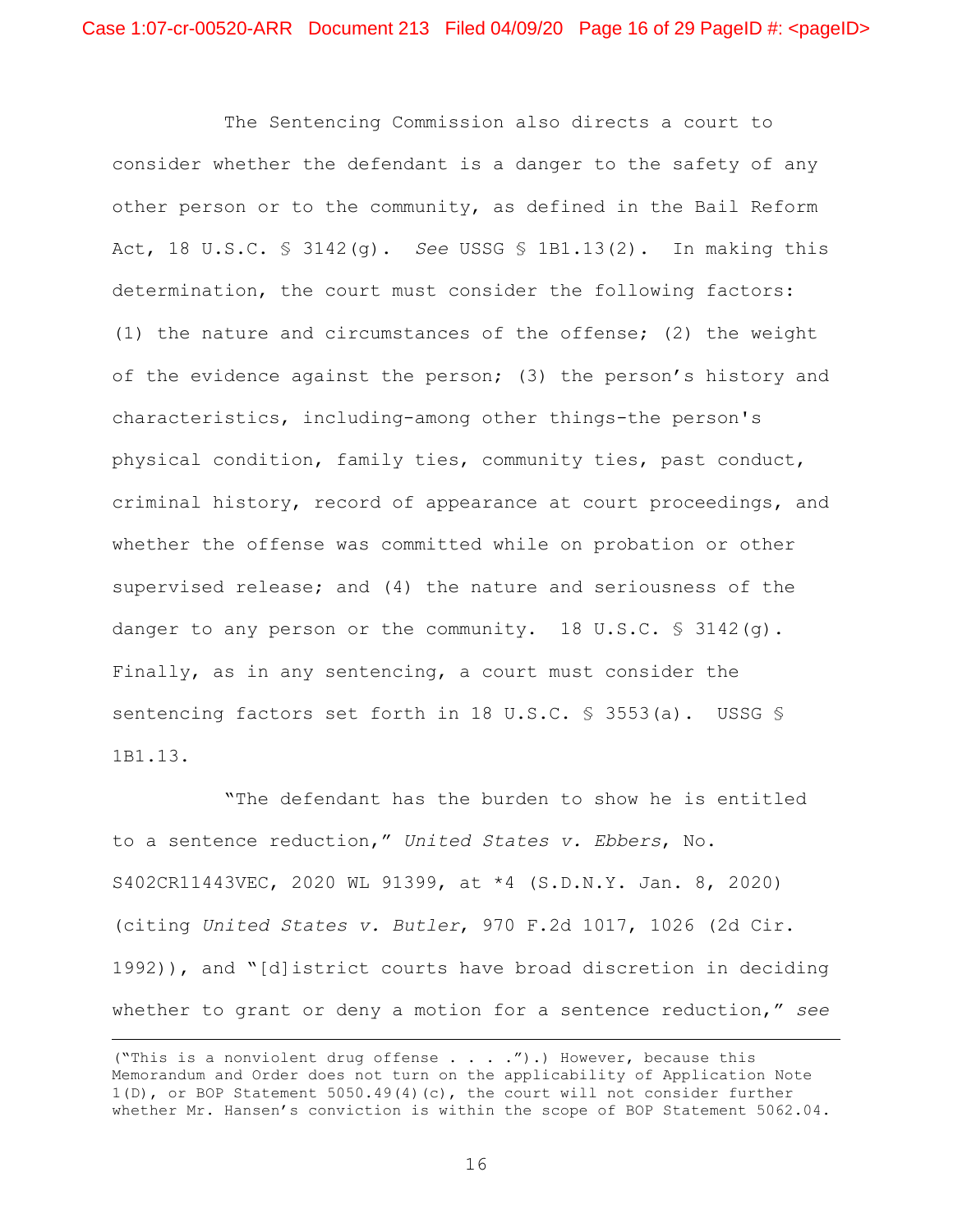*United States v. Tagliaferri*, No. 13 CR. 115 (RA), 2019 WL 6307494, at \*3 (S.D.N.Y. Nov. 25, 2019) (quoting *United States v. Jefferson*, 662 F. App'x 36, 38 (2d Cir. 2016)).

## **II. Mr. Hansen's Application**

i

Mr. Hansen seeks a sentencing reduction under two alternative bases. First, Mr. Hansen argues that he is eligible for compassionate release under Application Note 1(B)'s definition of "extraordinary and compelling" circumstances. There is no dispute that Mr. Hansen satisfies two of the three criteria under Application Note 1(B): he is over 65 years old and has served at least 10 years of his 20-year term of imprisonment. The government disputes Mr. Hansen's core contention, however, that he is "experiencing a serious deterioration of physical or mental health because of the aging process." (Def. First. Supp. 9.)

Second, Mr. Hansen advises that he will be eligible for release on November 4, 2020, under the "age-only" criteria listed in the BOP's Program Statement 5050.49(4)(c), applicable through Application Note 1(D). (*Id.* 11.) By then, Mr. Hansen will have served the greater of 10 years or 75% of his sentence, will be 73 years old, and will not have to demonstrate any health problems to qualify for release. $4$ 

Mr. Hansen explains that, with good time credit, his release date is February 4, 2025, meaning that as of November 4, 2020, Mr. Hansen will have served 75 percent of his sentence. (*Id.* 11.) The government does not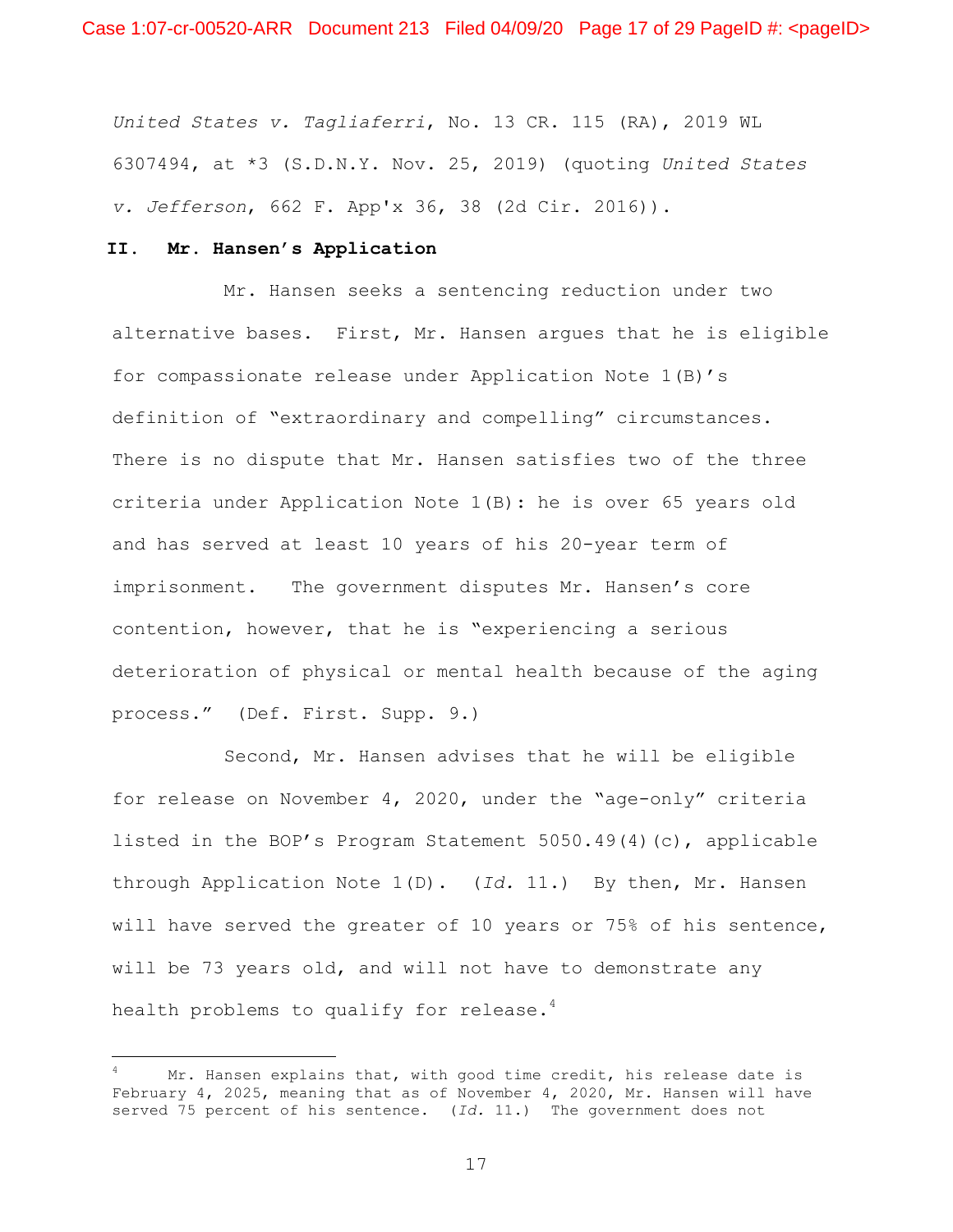## **A. Exhaustion of Administrative Remedies**

On March 29, 2019, 60 days after Mr. Hansen submitted his petition, the BOP issued a letter denying Mr. Hansen's request for compassionate release. (ECF No. 189-1.) On October 7, 2019, Mr. Hansen renewed his request for compassionate release pursuant to Application Note  $1(B)$ , and also sought compassionate release under the BOP's "age-only" criteria. (ECF No. 194-2.) It does not appear that the BOP has responded to Mr. Hansen's recent petition, and it is well over 30 days after it was submitted. Mr. Hansen has therefore exhausted his administrative remedies pursuant to 18 U.S.C.  $\frac{1}{5}$  3582(c)(1)(A), and this Court has jurisdiction to hear Mr. Hansen's motion. *See United States v. Gotti*, No. 02 CR 743-07 (CM), 2020 WL 497987, at \*1 (S.D.N.Y. Jan. 15, 2020) ("A court may now consider a motion for compassionate release made by a defendant who has exhausted his administrative remedies by petitioning the Director of the BOP to make such a motion, assuming the Director fails to act on the inmate's request within thirty days[.]").

#### **B. Extraordinary and Compelling Circumstances**

Mr. Hansen is over 65 years old, has served more than 10 years of his sentence, and based on the court's review of Mr. Hansen's medical records, is experiencing a serious, age-related

dispute Mr. Hansen's calculation, but argues that relief under Application Note 1(D) is unavailable because Mr. Hansen has not exhausted his administrative remedies. (Gov't Second Opp. 6.)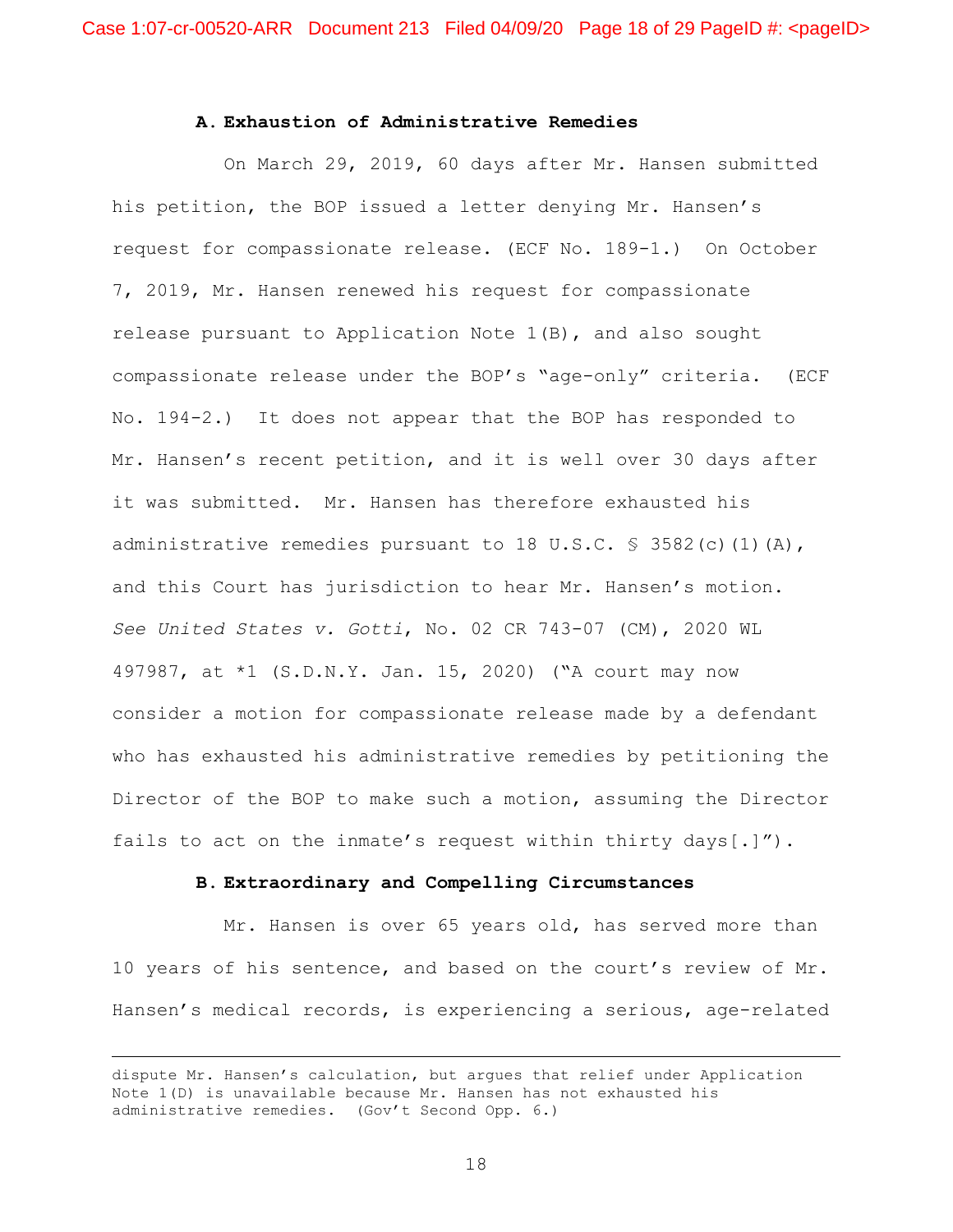deterioration in his physical and mental health. Preliminarily, Mr. Hansen was not a paragon of health when he was sentenced in 2009: he had recently suffered two heart attacks and was undergoing treatment for prostate cancer. *See* USSG § 1B1.13, Application Note 2 ("[T]he fact that an extraordinary and compelling reason reasonably could have been known or anticipated by the sentencing court does not preclude consideration for a reduction under this policy statement."); *see, e.g.*, *United Sates v. Walker*, 11-CR-270 (DCN), 2019 WL 5268752, at \*2 n.2 (N.D. Ohio Oct. 17, 2019) ("The Court may consider all relevant circumstances when considering a request for reduction of sentence, including factors that were known at the time of original sentencing."). Judge Gleeson made clear at the 2009 sentencing that he would have reduced Mr. Hansen's sentence in light of his "physical condition," but could not because his hands were tied by the mandatory minimum sentence of 20 years. Here, the court will consider Mr. Hansen's preincarceration ailments in its analysis, as Judge Gleeson would have, had he been given the same latitude.

Whether a defendant is experiencing "a serious deterioration in physical or mental health because of the aging process" is a "fact-intensive analysis." *Ebbers*, 2020 WL 91399, at \*5. The government's opposition to compassionate release is based primarily on a perceived gap in Mr. Hansen's medical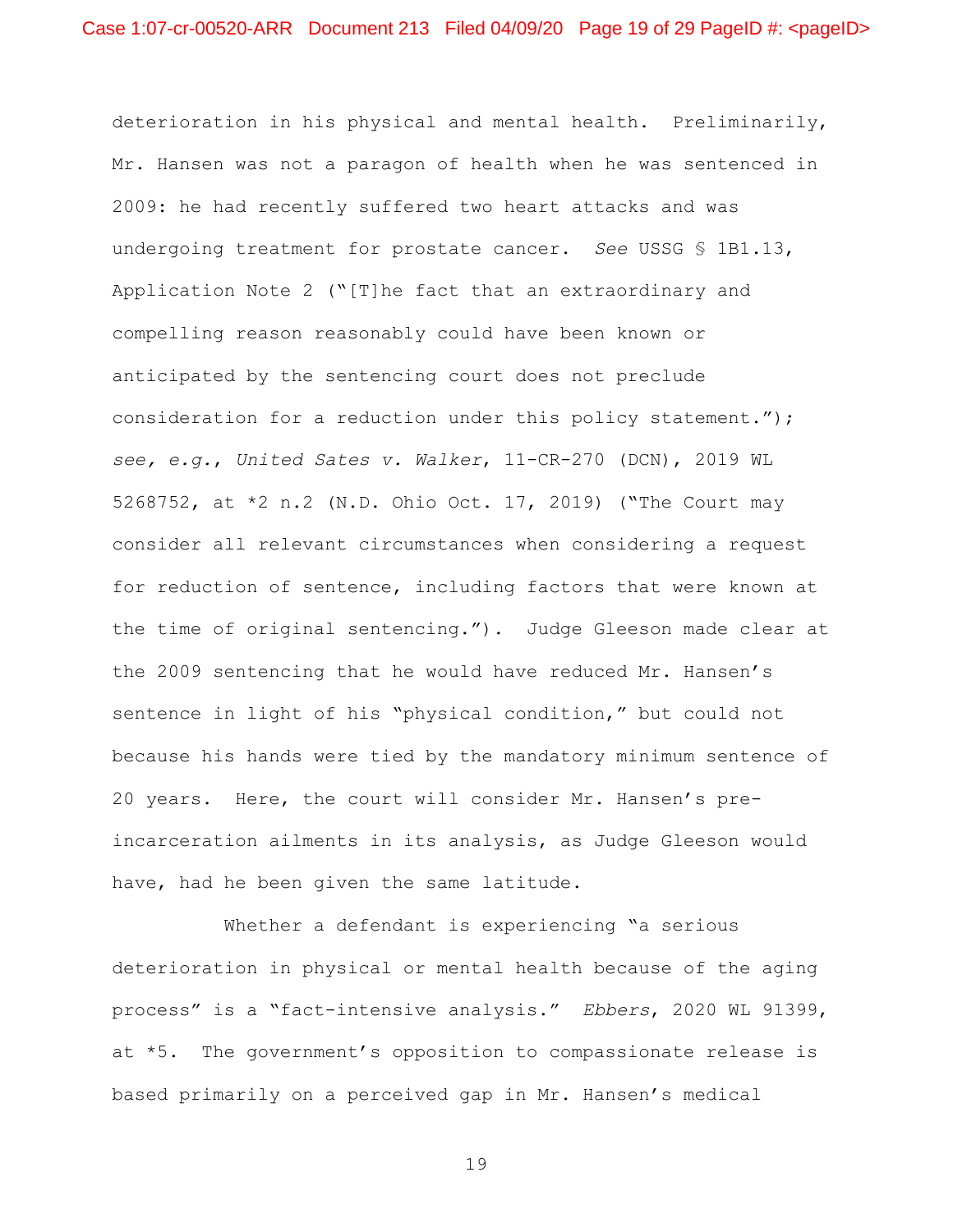records, which are bereft of a confirmed diagnosis of long-term cognitive decline, such as dementia, or a recurrence of prostate cancer. Imposing such a requirement, however, would conflate the standard of "extraordinary and compelling" circumstances under Application Note 1(B), with the standard under Note 1(A). Only the latter requires proof of a "terminal illness," "a serious physical or medical condition," or a "serious functional or cognitive impairment." USSG § 1B1.13, Application Note 1(A). Though Note 1(A) deems "extraordinary and compelling" circumstances present where, like Application Note 1(B), the defendant is experiencing age-related deterioration of physical or mental health, unlike Note  $1(B)$ , the defendant must further demonstrate that his or her condition "substantially diminishes the ability of the defendant to provide self-care within the environment of a correctional facility," and is one "from which he or she is not expected to recover." *Id.*, Application Note 1(A)(ii). In the Southern District of New York, Judge Caproni recently distilled the distinction between the compassionate release grounds provided by Notes 1(A) and 1(B):

> The Medical Condition Note [*i.e.*, Note 1(A)], which controls health-based compassionate release requests for younger defendants, highlights "terminal illness" and "serious [conditions and impairments]," including "advanced dementia" and other diseases associated with an "end of life trajectory." The Age of Defendant Note [*i.e.*, Note 1(B)] does not require a health condition to reach those extremes before qualifying an older defendant for a sentence reduction, but it does,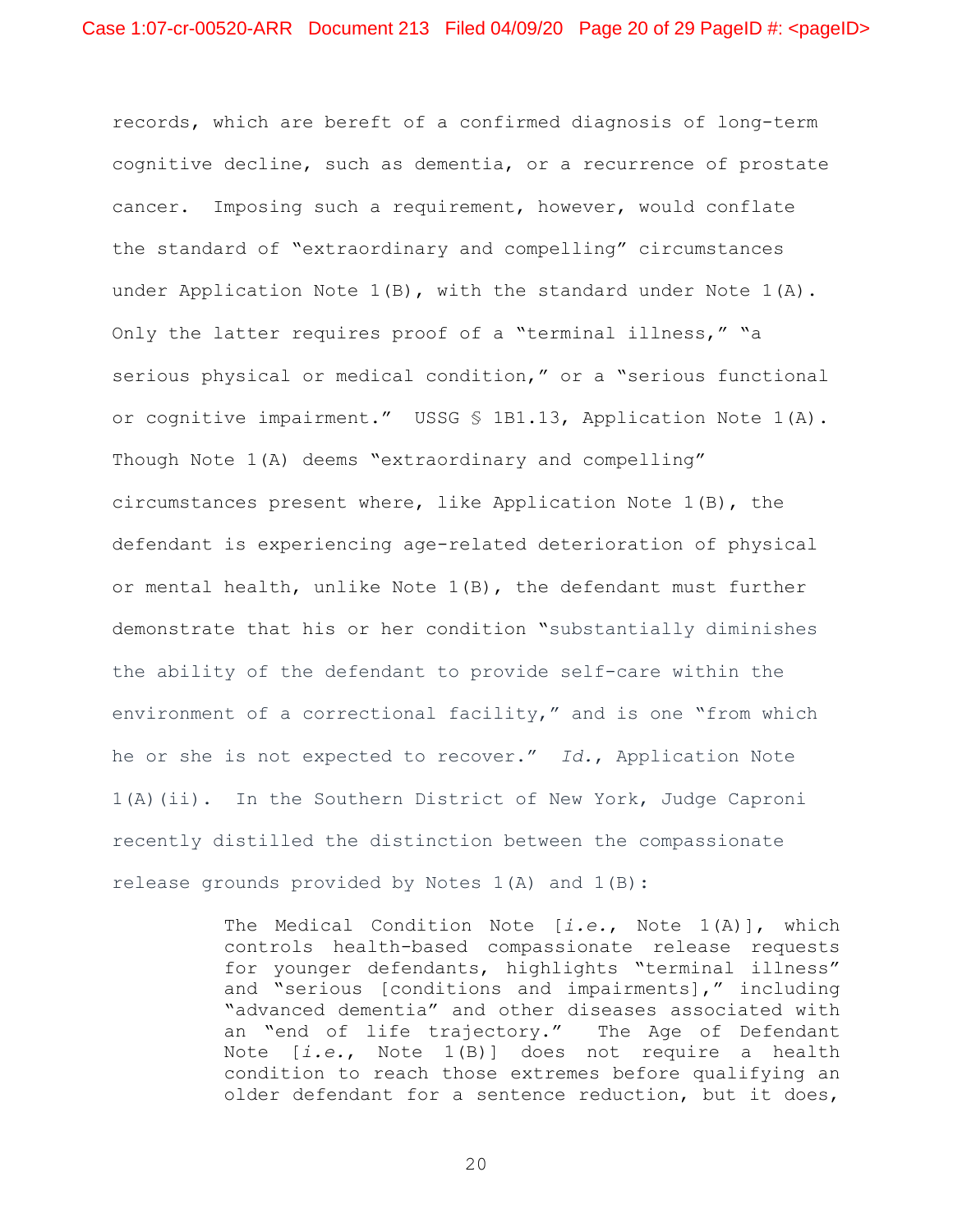at least, require the age-related deterioration to be "serious."

*Ebbers*, 2020 WL 91399, at \*5 (footnotes omitted).

Though Mr. Hansen's voluminous medical records are lacking with respect to diagnoses for prostate cancer and dementia, they overwhelmingly depict a body and mind besieged with mounting, serious afflictions. Indeed, Mr. Hansen's physical and mental health have only declined since his sentence began. Mr. Hansen has suffered from chest pains and a leg abscess, developed glaucoma, and has trouble walking and balancing himself. He takes medication for a host of ailments, including heart disease, tuberculosis, and adrenal anomalies. Yet, he has cognitive difficulty managing his medications and requires help from a cellmate. In addition, Mr. Hansen has Type II diabetes. Alarmingly, Mr. Hansen has recently observed significant concentrations of blood in his urine, has elevated PSA, and complains of pain. This development is clearly serious and abnormal, regardless of whether it correlates with a recurrence of Mr. Hansen's prostate cancer. Mr. Hansen's medical records are also replete with instances of him forgetting his medication schedule, such as failing to take his glaucoma eye drops. The medical records indicate that Mr. Hansen routinely forgets his doctors' instructions, and non-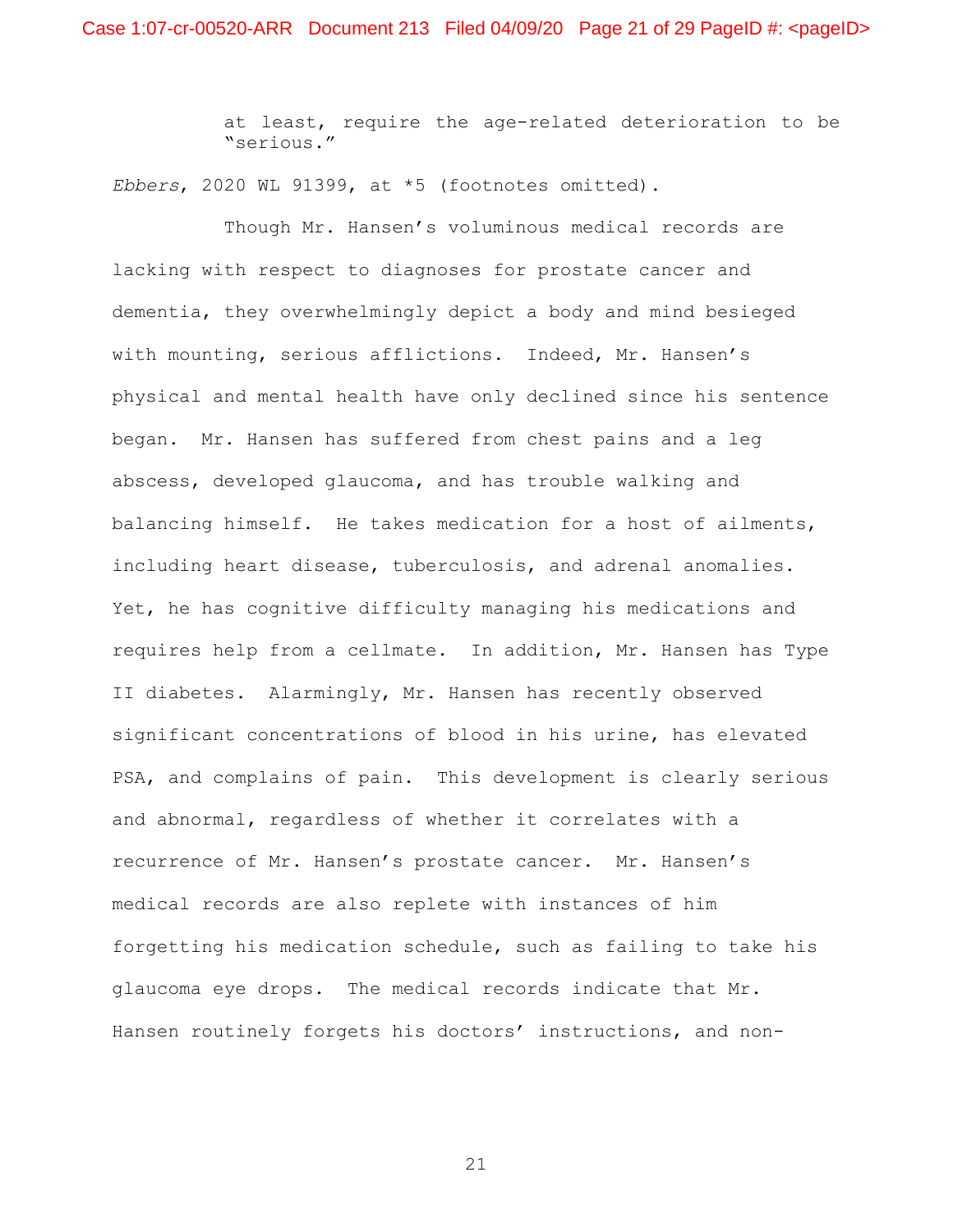medical witnesses, including BOP personnel, corroborate Mr. Hansen's accounts of declining memory.

Even if Mr. Hansen does not have prostate cancer or dementia, his medical conditions are clearly serious and have impaired his ability to function independently within the BOP facility. (*See, e.g.*, ECF No. 195-2 (observing a "decline in [Mr. Hansen's] memory and completion of everyday tasks.").) Courts have granted compassionate release motions made by elderly defendants with similar combinations of ailments. *See, e.g.*, *United States v. Bellamy*, No. CV151658JRTLIB, 2019 WL 3340699, at \*3 (D. Minn. July 25, 2019) (granting compassionate release to 71 year-old wheelchair bound defendant who had heart problems, and suffered from diabetic kidney disease, among other conditions); *United States v. Johns*, No. CR 91-392-TUC-CKJ, 2019 WL 2646663, at \*2 (D. Ariz. June 27, 2019) (granting compassionate release to 81 year-old suffering from severe heart disease); *United States v. McGraw*, 2019 WL 2059488, at \*1–2 (S.D. Ind. May 9, 2019) (granting compassionate release to 72 year-old inmate with limited mobility, diabetes, kidney disease, Hepatitis C, and other issues).

Although defendant's medical condition, taken alone, constitutes "extraordinary and compelling" reasons under Note 1(B), other circumstances only bolster the case for Mr. Hansen's early release. First, as Judge Gleeson contemporaneously noted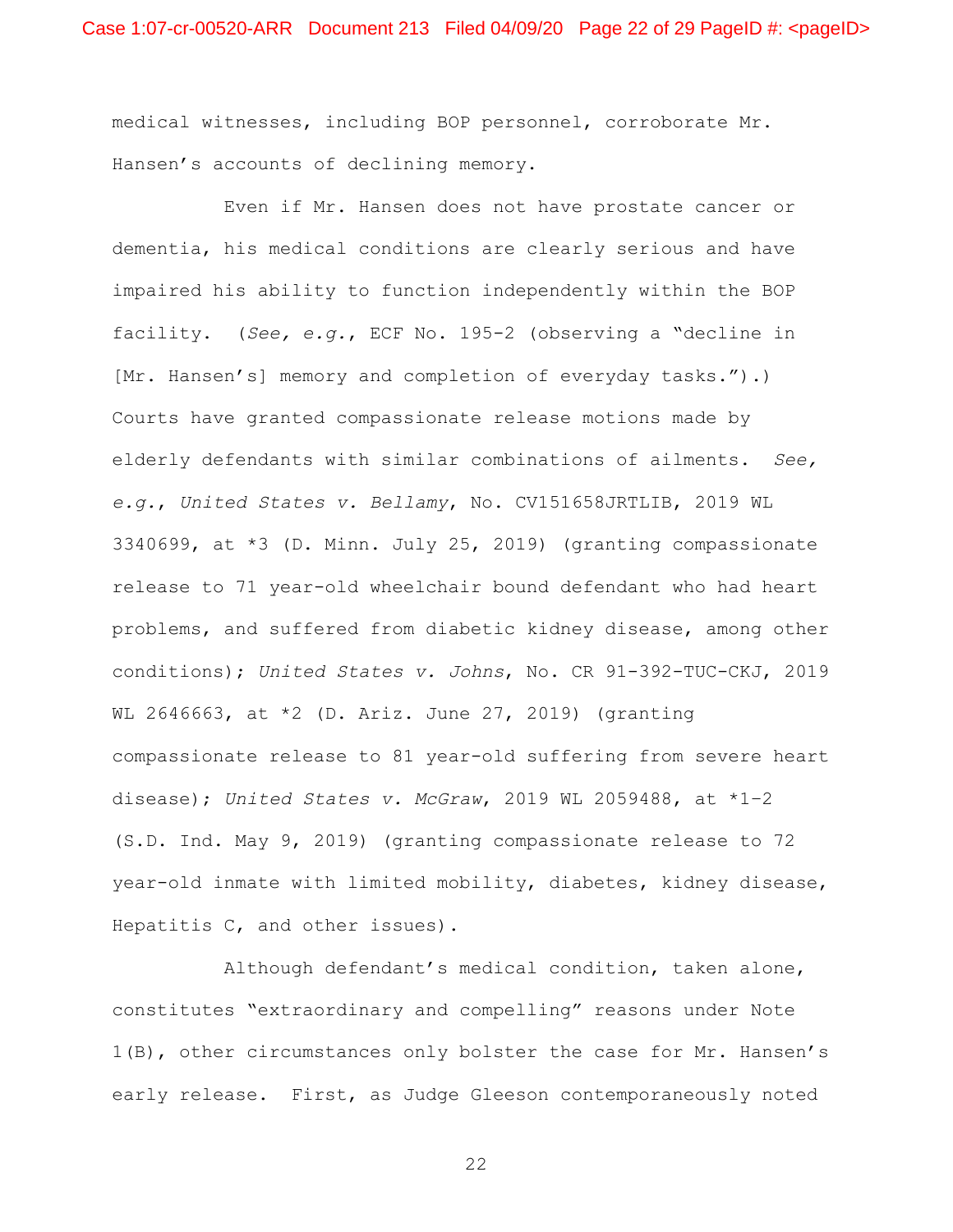at Mr. Hansen's sentencing, and stated again in 2016, Mr. Hansen's sentence is a by-product of an "851 enhancement" filed on the eve of trial. Attorney General Eric H. Holder, Jr. subsequently prohibited this practice in 2014. Judge Gleeson acknowledged that, had Mr. Hansen been sentenced after 2014, he would not have been subject to a 20-year mandatory minimum sentence, and Judge Gleeson himself would not have imposed such a harsh sentence, if afforded the discretion. Second, Mr. Hansen will likely be eligible for release, regardless of medical condition, on November 4, 2020 under the BOP's "ageonly" release policy. The court cannot glean what ends of justice may be served by keeping Mr. Hansen incarcerated for an additional seven months, in light of his frailty. Finally, the court acknowledges the unique risks posed by the COVID-19 pandemic to prisoners like Mr. Hansen, who is elderly and infirm. Mere days ago, Chief Judge McMahon of the Southern District of New York granted compassionate release for a similarly situated elderly prisoner, and found that:

> Given (1) the highly infectious nature of COVID-19, (2) the limitations in a prison environment (even a prison medical center) on practicing the hygienic and social distancing techniques that the Center for Disease Control has put in place to prevent rapid transmission, and (3) the fact that Mr. Resnick suffers from ailments that have already been identified as "high risk," . . . Mr. Resnick's legitimate medical risk is a sufficiently extraordinary and compelling basis for granting compassionate release.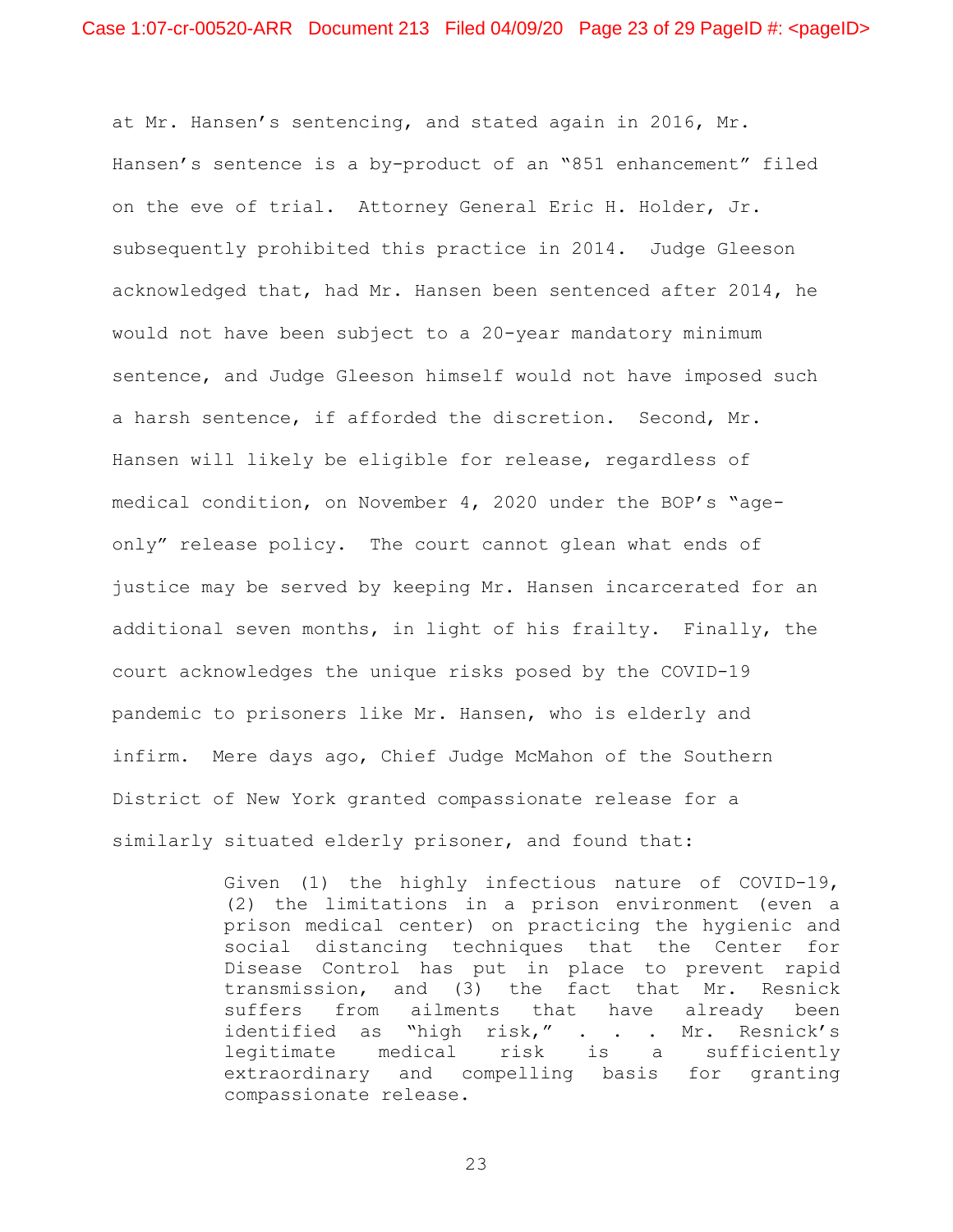*United States v. Resnick*, No. 14 CR 810 (CM), 2020 WL 1651508, at \*7 (S.D.N.Y. Apr. 2, 2020). Mr. Hansen has Type II diabetes (*see* Def. First Supp. 5; *see also* Med. Recs. 4, 16, 28, 39; ECF No. 188-2), and research by the World Health Organization suggests that the risk of death from COVID-19 is significantly higher for individuals who, like Mr. Hansen, are over 60 years old and diabetic. *See Report of the WHO-China Joint Mission on Coronavirus Disease 2019 (COVID-19), World Health Organization* (Feb. 24, 2020), at 12, https://www.who.int/docs/defaultsource/coronaviruse/who-chinajoint-mission-on-covid-19-finalreport.pdf. Thus, Mr. Hansen's medical risk from the COVID-19 pandemic, taken alone, arguably constitutes "extraordinary and compelling" circumstances justifying his release. As discussed above, however, Mr. Hansen's circumstances are "extraordinary and compelling" without regard to risks associated with the COVID-19 pandemic.

## **C. Risk to Safety of Community or Other Persons**

The Sentencing Guidelines "provide that compassionate release is appropriate only where the defendant is not a danger to the safety of any other person or to the community." *Johns*, 2019 WL 264663, at \*3. Specifically, 18 U.S.C. § 3142(g) requires the court consider (i) "the nature and circumstances of the offense charged, including whether the offense is a crime of violence . . . or involves a . . . firearm, explosive, or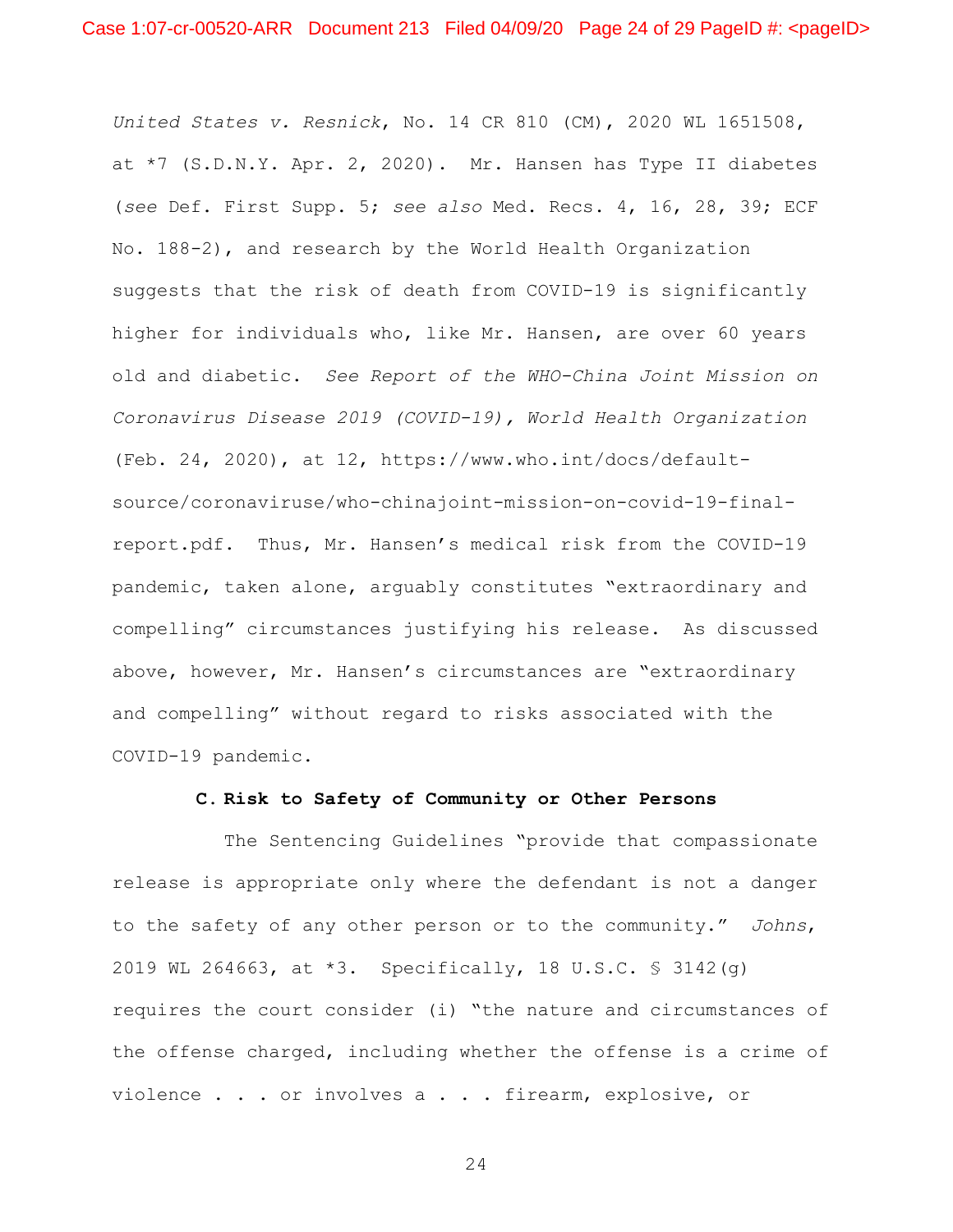destructive device," (ii) "the weight of the evidence against the person," (iii) "the history and characteristics of the person," and (iv) "the nature and seriousness of the danger to any person or the community that would be posed by the person's release." *York*, 2019 WL 3241166, at \*7 (citing 18 U.S.C. §  $3142(q)$ ). In making this assessment, the court should also consider whether a term of supervised release would present any potential risk to the community. *Johns*, 2019 WL 264663, at \*3.

The court is persuaded that Mr. Hansen does not pose a safety risk. The weight of the evidence is not at issue, given Mr. Hansen's conviction at trial. The instant conviction was not a crime of violence, and though the PSR notes that Mr. Hansen was arrested for violent crimes decades ago, those charges were never proven in court. During his time in custody, Mr. Hansen has been a model inmate, and the sole blemish on his behavioral record is a 2013 infraction for phone abuse. (*See* ECF No. 188-3; Def. First Supp. 12.) Mr. Hansen also participated in a 12-hour drug education course in 2012, and worked as a unit orderly while incarcerated. (ECF No. 188-3.) Notably, in March 2016, Mr. Hansen was assigned to the "care-3" unit, where he "was identified as a good mentor for inmates with special needs." (ECF 195-2.) Counselor Walker, who supervises the "care-3" unit, remarks that Mr. Hansen "displayed leadership and interpersonal skills which assists others in the unit to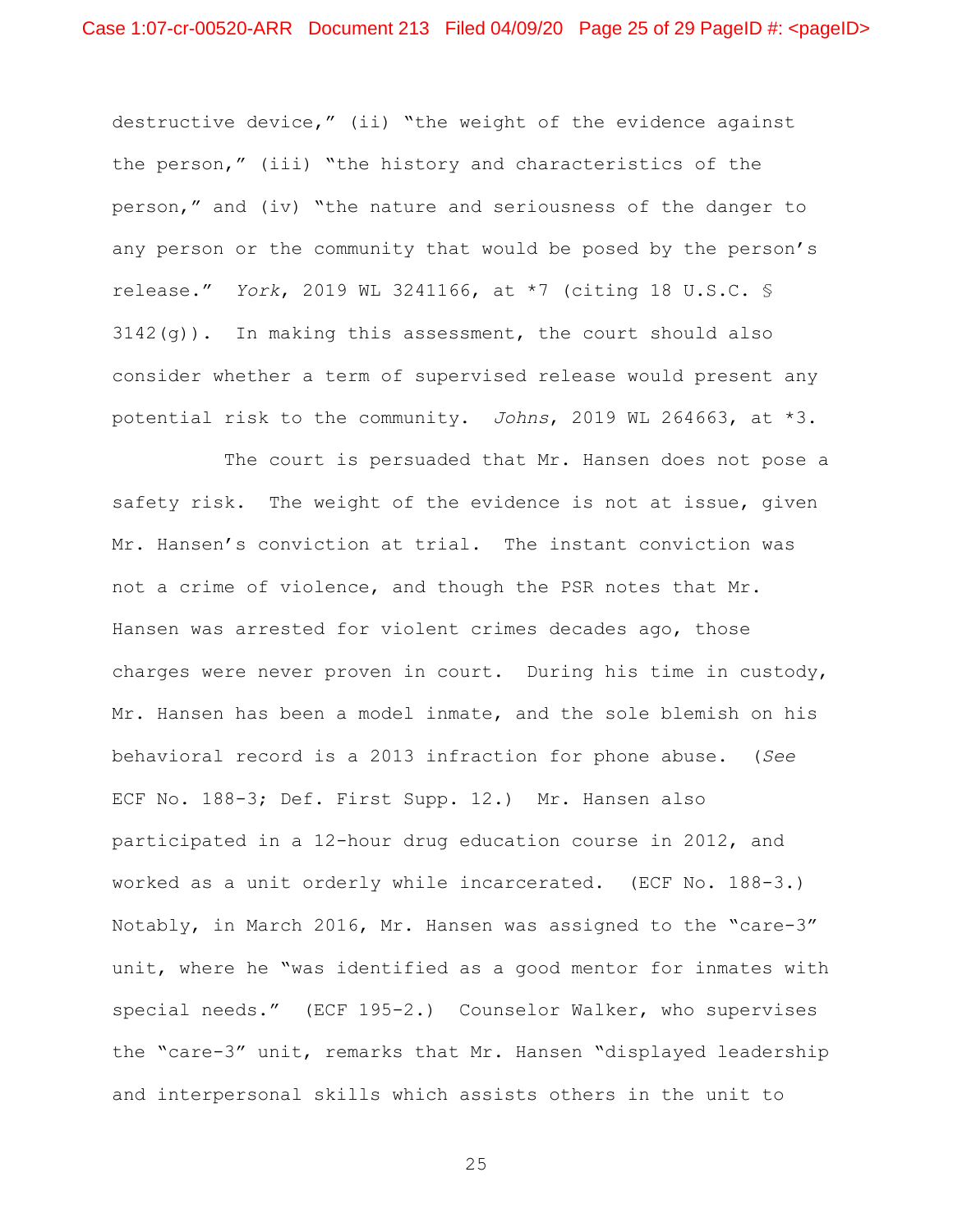demonstrate good institutional adjustment and skills for reentry into society." (*Id.*) Therefore, in light of the nonviolent nature of Mr. Hansen's offense, his age and frail condition, and his exemplary conduct while incarcerated, the court concludes that Mr. Hansen presents little risk of danger to any person in the community. Moreover, any possible risk posed by Mr. Hansen's release can be mitigated by his conditions of release.

### **D. 3553(a) Factors**

i

Under section 3553(a), the court "shall impose a sentence sufficient, but not greater than necessary, to comply with the purposes set forth in paragraph (2) of this subsection."<sup>5</sup> Mr. Hansen's offense was very serious and he has a

Under 18 U.S.C.  $$ 3553(a)$ , the court shall consider the following factors:

<sup>(1)</sup> the nature and circumstances of the offense and the history and characteristics of the defendant; (2) the need for the sentence imposed— (A) to reflect the seriousness of the offense, to promote respect for the law, and to provide just punishment for the offense; (B) to afford adequate deterrence to criminal conduct; (C) to protect the public from further crimes of the defendant; and (D) to provide the defendant with needed educational or vocational training, medical care, or other correctional treatment in the most effective manner; (3) the kinds of sentences available; (4) the kinds of sentence[s] and the sentencing range established for— (A) the applicable category of offense committed by the applicable category of defendant as set forth in the guidelines [issued by the Sentencing Commission ...;] (5) any pertinent policy statement guidelines [issued by the Sentencing Commission ...;] (6) the need to avoid unwarranted sentence disparities among defendants with similar records who have been found guilty of similar conduct; and (7) the need to provide restitution to any victims of the offense.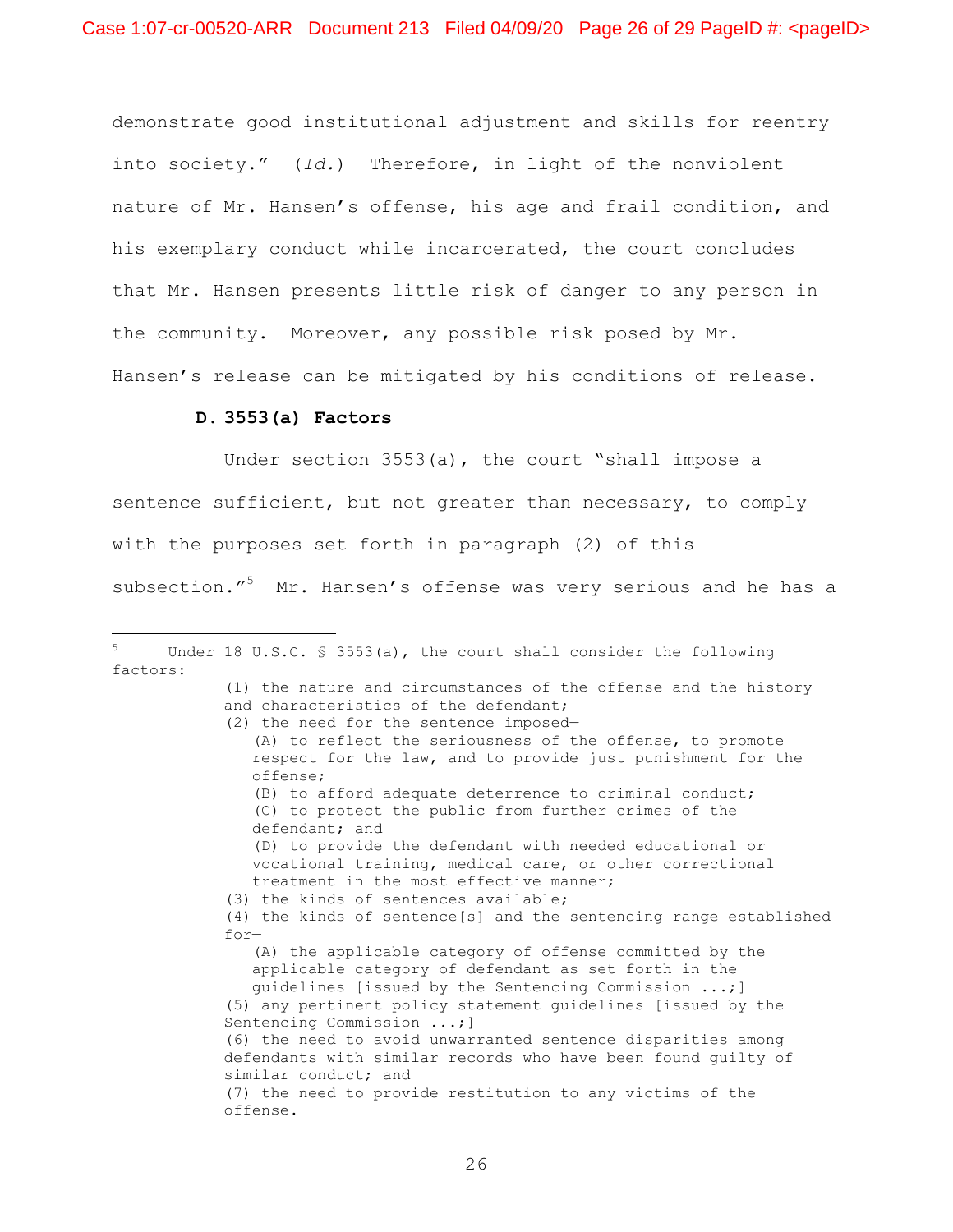long history of criminal conduct, including a prior conviction in 1978 that resulted in a 60-year sentence, for which 25 years was served. On the other hand, Mr. Hansen has displayed genuine signs of rehabilitation during his most recent incarceration, as discussed in the preceding section. *Cf.* USSG § 1B1.13, Application Note 3 ("[R]ehabilitation of the defendant is not, *by itself*, an extraordinary and compelling reason for purposes of this policy statement.") (emphasis added). Mr. Hansen's daughter represents that, upon Mr. Hansen's release, she will provide her father with a home at her Bronx, New York residence. (ECF No. 188-5.) She is also a certified Nurse Assistant training to become a Registered Nurse, and states that she will be able to attend to his healthcare needs. (*Id.*)

The sentence Mr. Hansen has served, combined with the period of supervised release that will follow, appropriately "reflect[s] the seriousness of the offense," "promote[s] respect for the law," and "provide[s] just punishment for the offense." *See* 18 U.S.C. § 3553(a). Mr. Hansen has already served over ten years in prison, and is in the process of being transferred to a medical facility. Courts have granted compassionate release in like circumstances where applicants have served a significant portion of their sentence. *United States v. Wong Chi Fai*, No. 93-CR-1340 (RJD), 2019 WL 3428504, at \*4 (E.D.N.Y. July 30,

18 U.S.C. § 3553(a)(1-7).

i<br>Li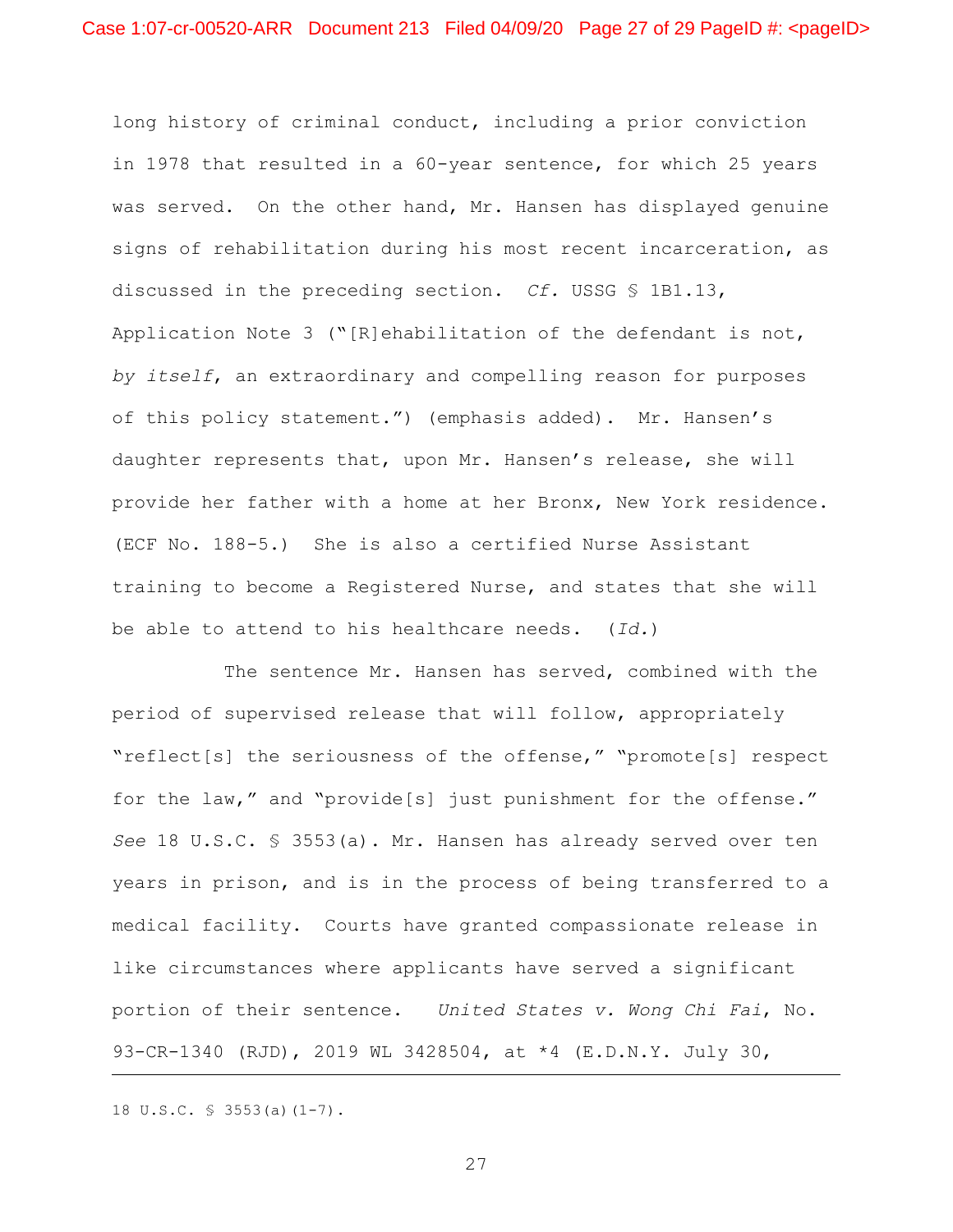2019) (compassionate release granted where defendant "has already served 26 years of his life sentence, the last three of which have been spent in medical purgatory."); *Bellamy*, 2019 WL 3340699, at \*7 ("Bellamy has already served a significant portion of his sentence and has done so in extraordinary and compelling circumstances given his deteriorating health"); *McGraw*, 2019 WL 2059488, at \*5 (serving 17 years of a life sentence is "a significant sanction" particularly where health issues rendered sentence "significantly more laborious than that served by most inmates"). Requiring Mr. Hansen to serve out the rest of his sentence, which, in any event, may amount to no more than seven additional months, would be "greater than necessary to serve the purposes" of 18 U.S.C.  $\frac{1}{5}$  3553(a)(2).

#### **CONCLUSION**

For the foregoing reasons, Mr. Hansen's motion for compassionate release is GRANTED. He is to be released no later than Monday, April 13, 2020, and shall reside with his daughter at her Bronx apartment, where he will remain in self-quarantine for 14 days. Mr. Hansen must notify the Probation Department for the Southern District of New York upon his arrival at his daughter's apartment, and is directed to follow the instructions of the assigned probation officer, as well as the conditions of supervised release imposed at the time of his sentence. For six months following his release from custody, Mr. Hansen shall be